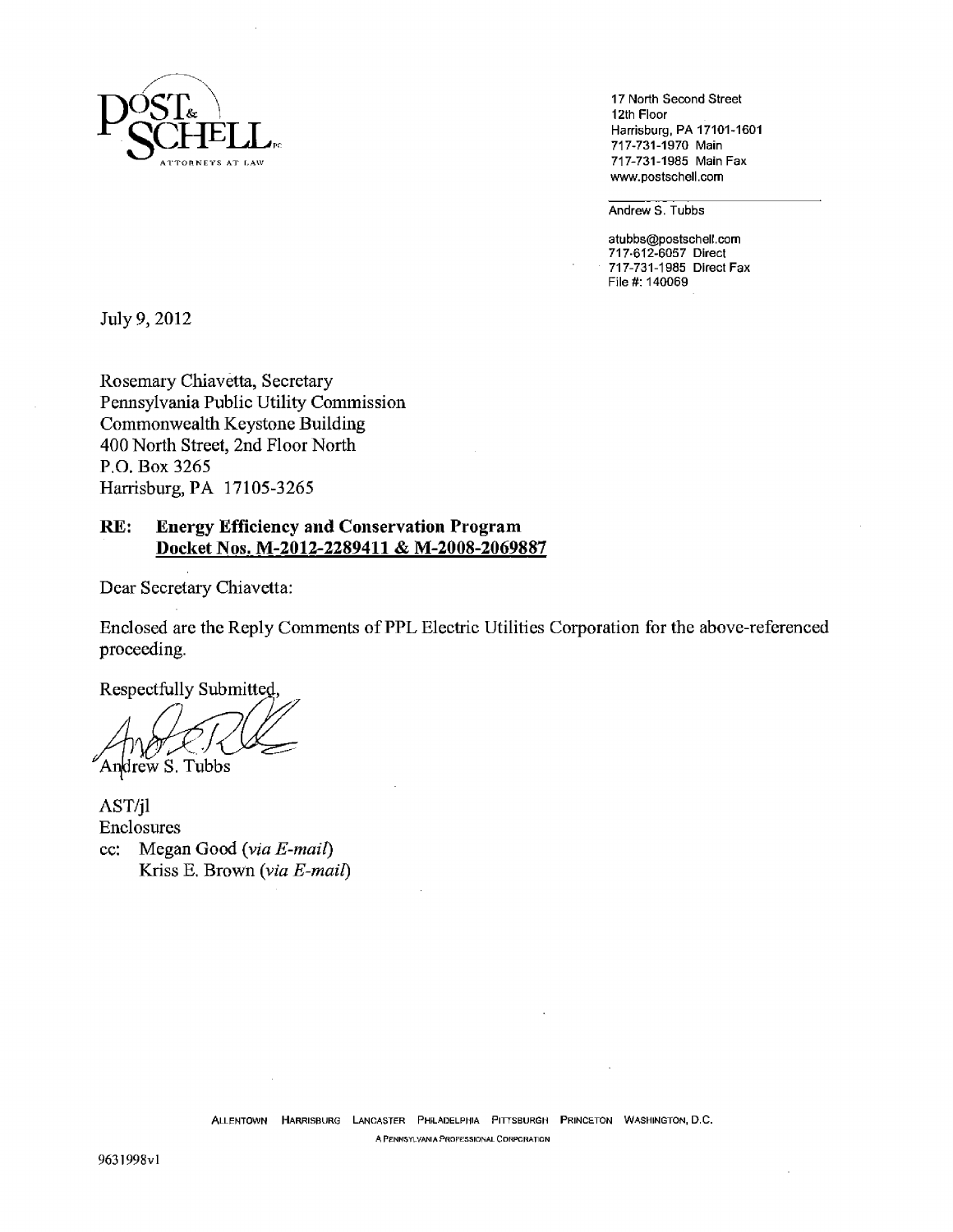### **BEFORE TIlE PENNSYLVANIA PUBLIC UTILITY COMMISSION**

÷

**Energy Efficiency and Conservation Program** : **Docket Nos. M-2012-228941 I** 

**M-2008-2069887** 

# **REPLY COMMENTS OF PPL ELECTRIC UTILITIES CORPORATION**

#### **TO THE PENNSYLVANIA PUBLIC UTILITY COMMISSION:**

PPL Electric Utilities Corporation ("PPL Electric" or the "Company"), by and through its attorneys, in accordance with the Pennsylvania Public Utility Commission's ("Commission") May 11, 2012 Tentative Implementation Order,<sup>1</sup> hereby submits these Reply Comments in response to the comments filed by various parties on or about June 25, 2012, and to address discussions held subsequent to the filing of the Company's initial comments at these dockets, relative to the proposed 2013 update of the Commission's Technical Reference Manual ("TRM")

As discussed in detail below, PPL Electric continues to generally support the Commission's proposals for implementing the second phase ("Phase Two") of the Energy Efficiency and Conservation ("EE&C") Program. Therefore, the Company's Reply Comments request that certain proposals raised by other parties to modify the Tentative Implementation Order be rejected. PPL Electric also proposes particular refinements and requests clarification regarding a select number of proposals in the Tentative Implementation Order. Further, the

<sup>&</sup>lt;sup>1</sup> *Energy Efficiency and Conservation Program*, Tentative Implementation Order at Docket Nos. M-2012-2289411 and M-2008-2069887 (Order Entered May 11, 2012) (Tentative Implementation Order).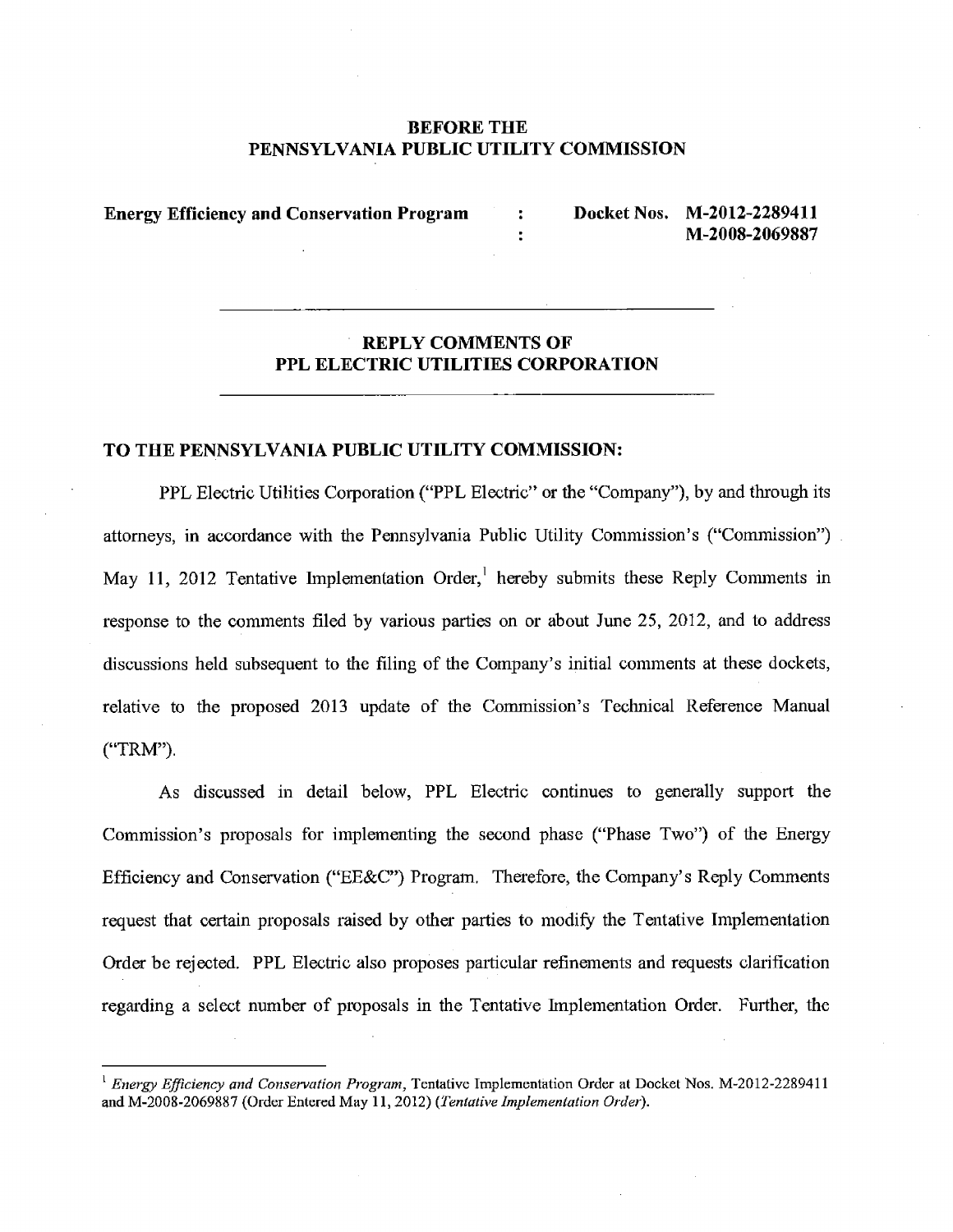Company's Reply Comments will address the significant ramifications of the proposed changes to the 2013 TRM and its direct impact on PPL Electric and perhaps others to meet the proposed consumption reduction requirements in the Tentative Implementation Order.

Subsequent to the release of the Tentative Implementation Order and the Commission's statewide evaluator's ("SWE") Market Potential Study, and after the due date for the filing of initial comments in this proceeding, the Commission convened the TRM technical working group ("TWG") to discuss potential modifications to the 2013 TRM. During the course of the TRM technical working group meeting on June 27, 2012, the SWE outlined proposed modifications to the 2013 TRM that, with one minor exception, will significantly reduce savings for efficiency measures that are likely to be a significant portion of PPL Electric's Phase Two EE&C Program. In reviewing the impact of these potential savings reductions on the Company's ability to meet Phase Two targets, PPL Electric has determined that the reductions will likely reduce the total savings of PPL Electric's Phase Two EE&C Plan by approximately 15% to 30%. This would translate to a corresponding increase in program acquisition<sup>2</sup> costs to meet the proposed targets. However, despite the significant reduction in savings, PPL Electric's cost cap for Phase Two will remain at the level set as set forth in Act 129 for Phase One. The Commission's Tentative Implementation Order reinforced this cap by assuming this maximum funding when it proposed each electric distribution company's ("EDC") Phase Two compliance target. Furthermore, as recognized by the Commission, experience and logic dictate that as EDCs progress forward, the targets become incrementally more difficult to achieve as the "low hanging fruit" has been harvested. Therefore, based on the proposed changes to the 2013 TRM,

**<sup>2</sup>Program acquisition costs are calculated** by dividing the total EDC EE&C Plan program funds by annualized savings.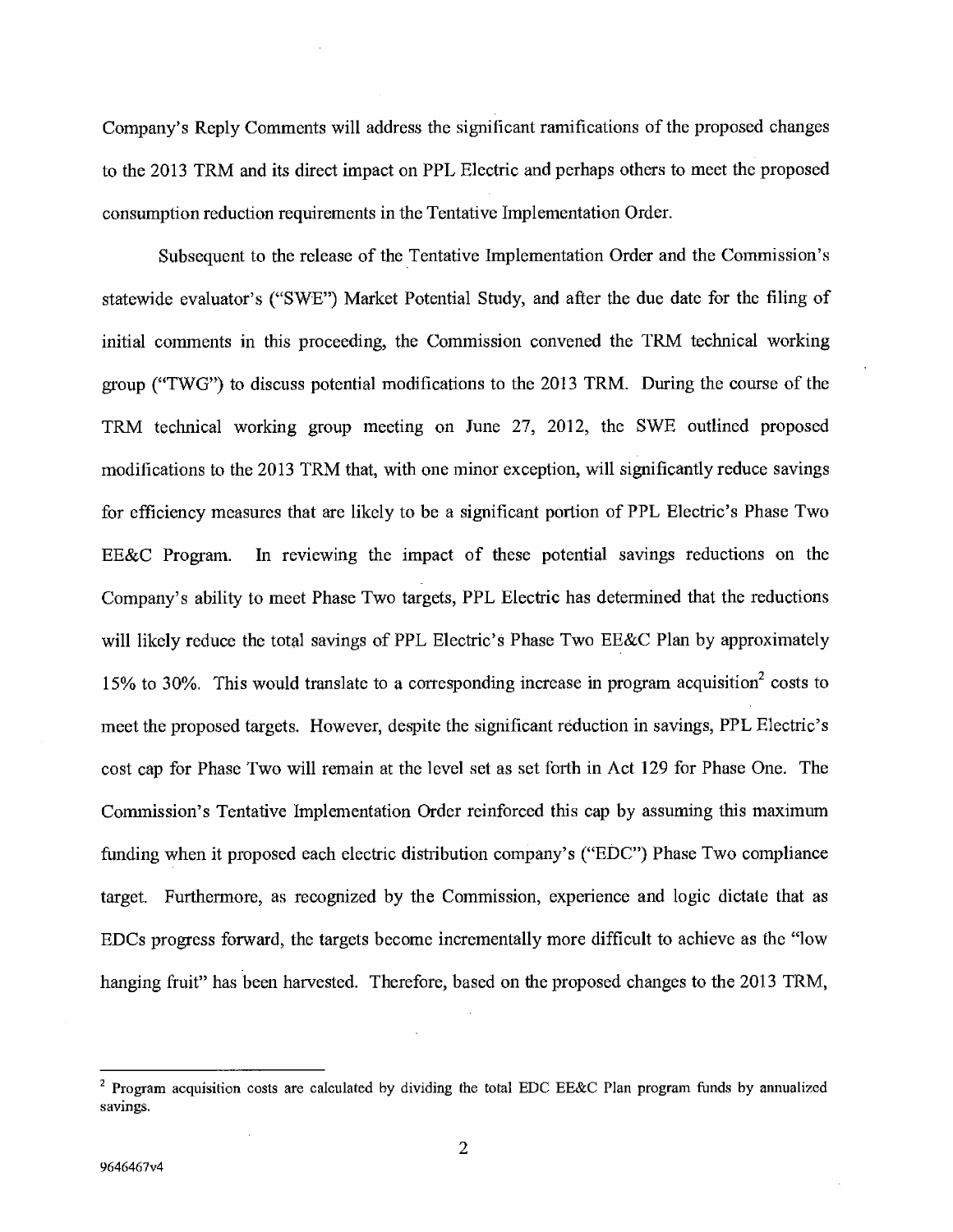the acquisition costs set forth in the Commission's Tentative Implementation Order are now insufficient to achieve the proposed consumption reduction target.

If the Commission adopts the 2013 TRM as proposed by the SWE, the Commission must reevaluate and lower the proposed Phase Two compliance targets for PPL Electric. Indeed, if the 2013 TRM modifications are adopted, there will be no factual basis for the proposed consumption reduction targets determined in the Market Potential Study and contained in the Tentative Implementation Order because those targets were based primarily on the 2012 TRM. However, the recently announced proposed modifications to the 2013 TRM would reduce savings by up to 30%, and it therefore is axiomatic that the previously proposed consumption reduction targets are not supported by the Market Potential Study and must be revised downward to reflect the proposed changes to the 2013 TRM.

PPL Electric specifically requests that the Commission lower the Company's Phase Two consumption reduction compliance target to 1.6% due to the proposed modifications to 2013 TRM that were not released until June 27, 2012. As noted above and discussed in detail below, if the Commission adopts the 2013 TRM, the Commission compliance targets for Phase Two need to be recalculated.

If the compliance target is not lowered to 1.6% to reflect the proposed changes to the 2013 TRM, PPL Electric may still be able to achieve a reduction of 2.1%, but PPL Electric's Phase Two EE&C Plan would have to emphasize low cost measures that may not have deep persistent savings and would have to emphasize the customer sectors with the lowest program acquisition costs, such as residential and large commercial and industrial ("C&I"). These changes may not be what customers want and would jeopardize PPL Electric's likelihood of achieving its target. They would also result in a suboptimal distribution of programs and funding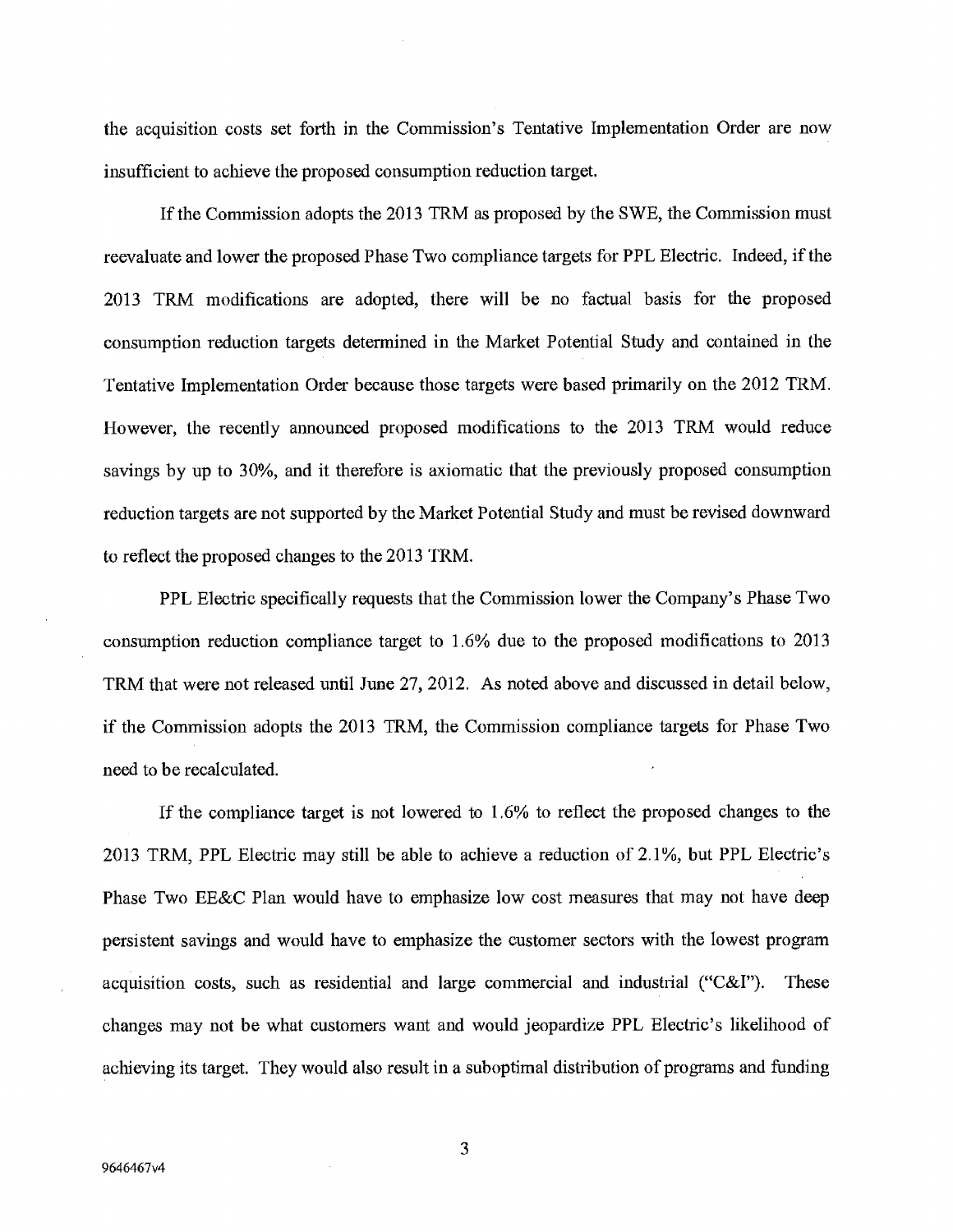which may not be acceptable to many stakeholders. However, these approaches would have to be reflected in the EE&C Plan for PPL Electric to have any chance to achieve the compliance target, given the reduced savings proposed for the 2013 TRM and the available funding.

Finally, as discussed in more detail below, PPL Electric also requests that after the 2013 TRM is finalized, that the Commission limit changes to the TRM for the duration of Phase Two to the addition of new measures and that all existing savings and estimates for each measure included therein be frozen until subsequent phases.

In support thereof, PPL Electric states as follows:

#### **I. BACKGROUND**

In the Tentative Implementation Order, the Commission issued, for public comment, its proposals for implementing Phase Two of the EE&C Program. The Commission requested that interested parties file written comments on the Tentative Implementation Order by June *25,* 2012. By Secretarial Letter dated June 29, 2012, the Commission extended the due date for the filing of Reply Comments with respect to the Tentative Implementation Order until July 9, 2012. On June *25,* 2012, the American Council for an Energy-Efficient Economy ("ACEEE"), the Pennsylvania Weatherization Providers Task Force, EMC Development Company, Inc. ("EMC"), the National Housing Trust and the Pennsylvania Housing Financing Agency ("NHT/PHFA"), National Energy Solutions ("NES"), Tn-State Light & Energy, SEDA-Council of Governments ("SEDA-COG"), the City of Philadelphia, KVAR Energy Savings, Inc. ("KVAR"), the Honorable Camille "Bud" George ("Representative George"), the Coalition for Affordable Utility Services and Energy Efficiency in Pennsylvania ("CAUSE-PA"), the Pennsylvania Chapter of the Sierra Club ("Sierra Club"), Clean Air Council ("CAC"), PennEnvironment, Physicians for Social Responsibility, Philadelphia Chapter, and the Natural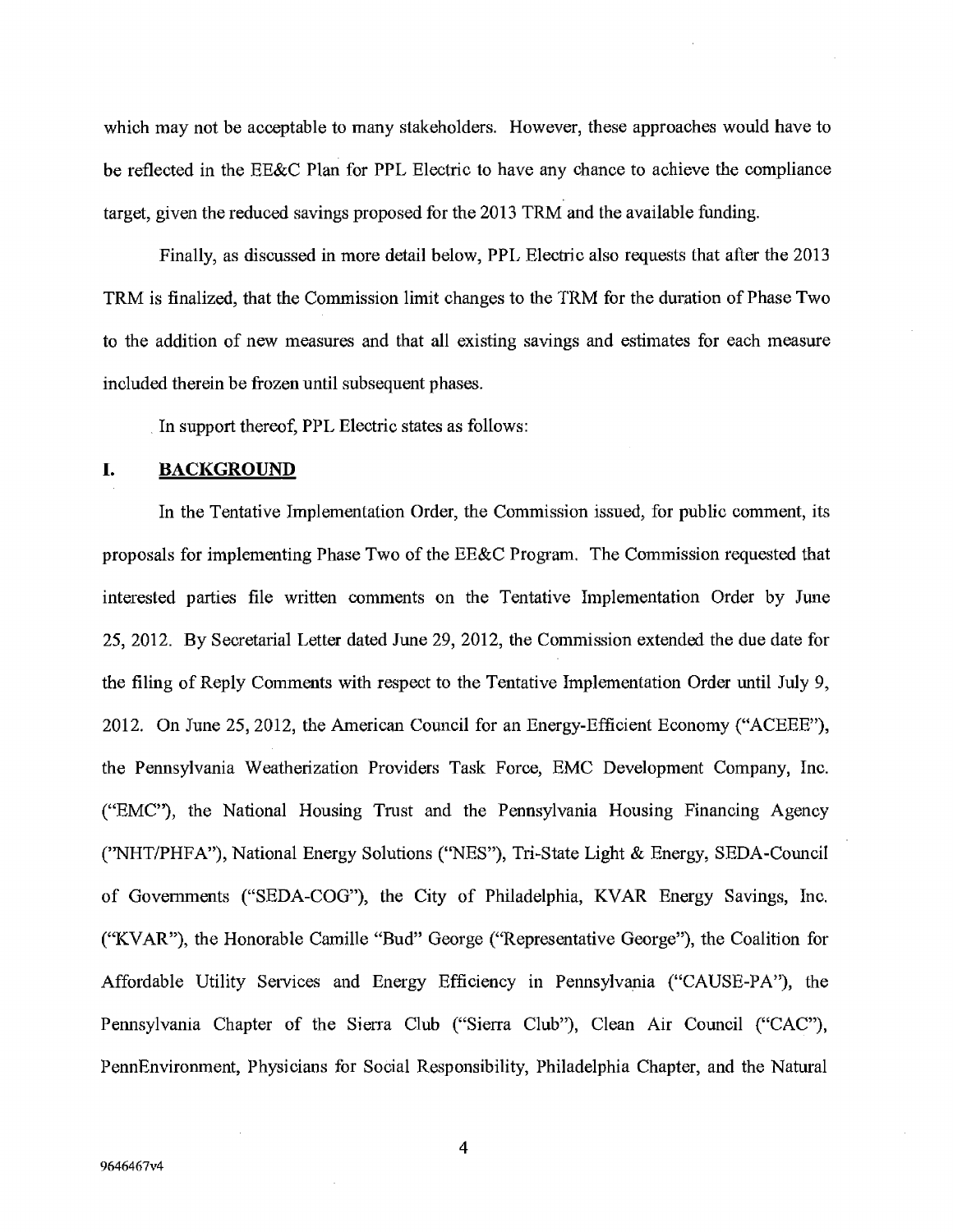Resources Defense Council (collectively, "the Citizen Groups"), Community Legal Services ("CLS"), UGI Distribution Companies ("UGI Distribution"), Opower, Inc. ("Opower"), the Office of Consumer Advocate ("OCA"), Northeast Energy Efficiency Partnerships ("NEEP"), the Regional Housing Legal Services ("RHLS"), Citizens Power, Inc. ("Citizens Power"), The Reinvestment Fund ("TRF"), Ecova, Inc. ("Ecova"), the Joint DR Commenters,<sup>3</sup> the Industrial Customer Groups,<sup>4</sup> Duquesne Light Company ("Duquesne Light"), the Energy Association of Pennsylvania ("EAP"), EnerNOC, KEEA, the Sustainable Energy Fund of Central Eastern Pennsylvania ("SEF"), PennFuture, the FirstEnergy Companies (Metropolitan Edison Company, Pennsylvania Electric Company, Pennsylvania Power Company and West Penn Power Company), PECO Energy Company ("PECO"), a group of low-income organizations ("Coalition of Low Income Groups"), PPL Electric and various trade unions ("Trade Unions") filed initial comments on the Commission's proposed Tentative Implementation Order. As noted above, the Company continues to generally support the Commission's proposals for implementing Phase Two. However, PPL Electric opposes a number of the positions set forth in the initial comments filed with the Commission. In addition to the modifications requested by PPL Electric in its initial comments related to the proposed Phase Two consumption reduction targets, and as noted above, PPL Electric requests that the Commission lower the Company's Phase Two compliance target to 1.6% due the proposed modifications to 2013 TRM.

<sup>&</sup>lt;sup>3</sup> The Joint DR Commenters include AK Steel, Citizens For Pennsylvania's Future ("PennFuture"), Clean Air Council, Comverge, Inc., Conservation Voters of PA, EnerNOC, Inc. ("EnerNOC"), Environmental Defense Fund, Group Against Smog and Pollution ("GASP"), Johnson Controls, Inc., and EnergyConnect, Keystone Energy Efficiency Alliance ("KEEA") Natural Resources Defense Council ("NRDC"), PennEnvironment, the Sierra Club; Viridity Energy, Inc.; Wal-Mart Stores East, LP and Sam's East, Inc.; Association for Demand Response and Smart Grid; and Philadelphia Physicians for Social Responsibility.

The Industrial Consumers Group includes the Industrial Energy Consumers of Pennsylvania ("IECPA"), Duquesne Industrial Intervenors, Met-Ed Industrial Users Group, Penelec Industrial Customer Alliance, Penn Power Users Group, Philadelphia Area Industrial Energy Users Group, PP&L Industrial Customer Alliance, and West Penn Power Industrial Intervenors.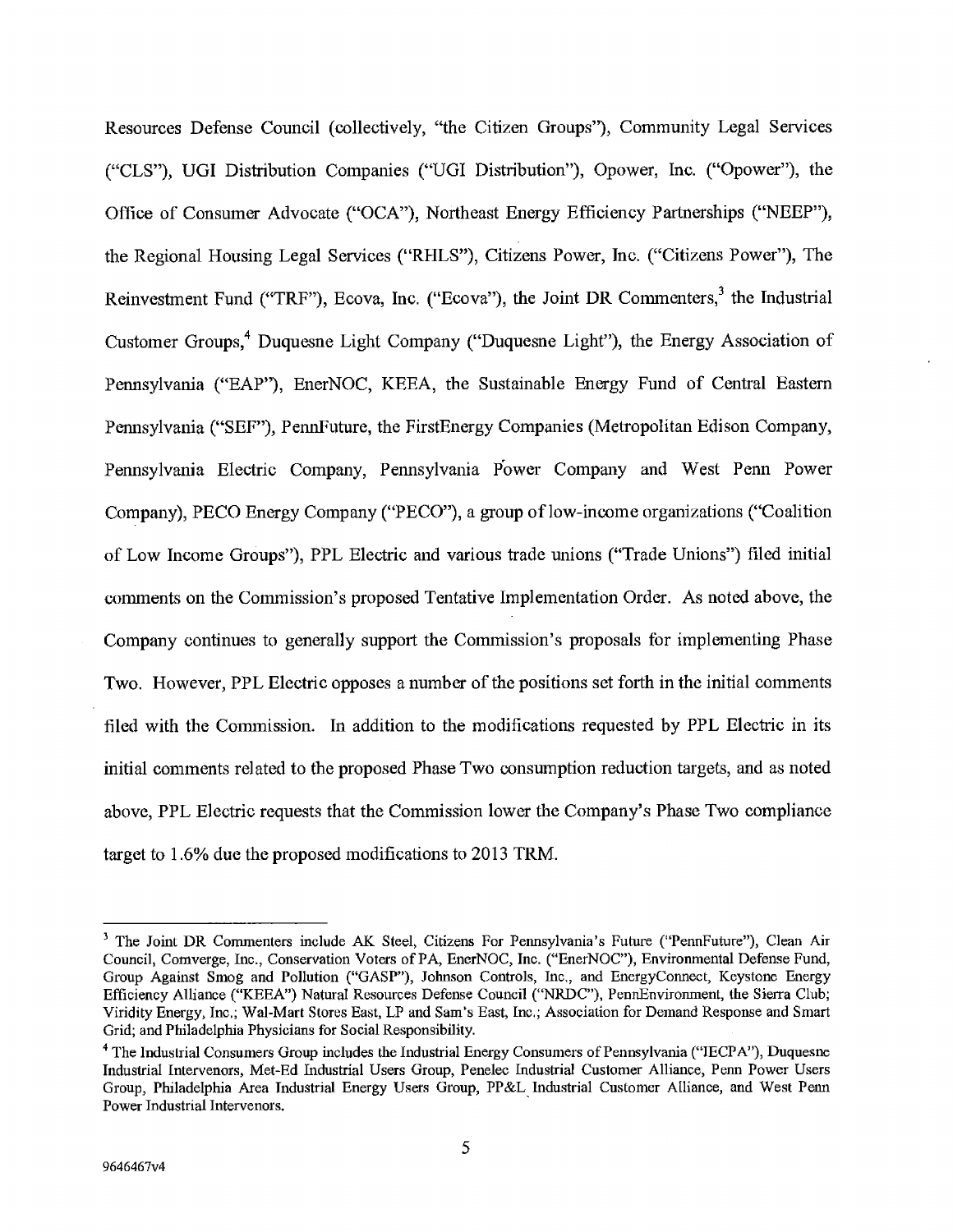PPL Electric will not respond to each issue raised in the initial comments, but will focus on those issues of the utmost importance to the Company. In support thereof, PPL Electric states as follows:

#### **II. REPLY OF PPL ELECTRIC**

# **A. THE COMMISSION SHOULD LOWER THE REDUCTION TARGET APPLICABLE TO PPL ELECTRIC**

The Commission proposes to adopt a three-year consumption reduction requirement for Phase Two as contained in the SWE's market potential report and reproduced in Table 1 of the Tentative Implementation Order. See Tentative implementation Order at 10. The proposed consumption reduction targets are based on the 2009/2010 energy forecasts. Tentative Implementation Order at 12. These consumption reduction requirements vary by EDC based on the specific mix of program potential, acquisition costs and available funding.

These consumption reduction targets were based on savings from the 2012 TRM and now, as discussed below, the SWE is proposing to revise the savings downward in the 2013 TRM. For the reasons explained below, the Commission must either use the 2012 TRM for the entire Phase Two period or revise the consumption targets based on the 2013 TRM.

# **1. The initial comments filed in response to the Tentative Implementation Order**

In its initial comments, PPL Electric did not oppose the Commission's decision to set individual EDC consumption reduction targets that are based upon each EDC' s annual spending ceiling which limits the program spending to 2% of 2006 annual revenue. PPL Electric at S. However, PPL Electric stated concern that the Company's 2.1% Phase Two compliance target proposed by the Commission will be challenging to achieve given external and variable factors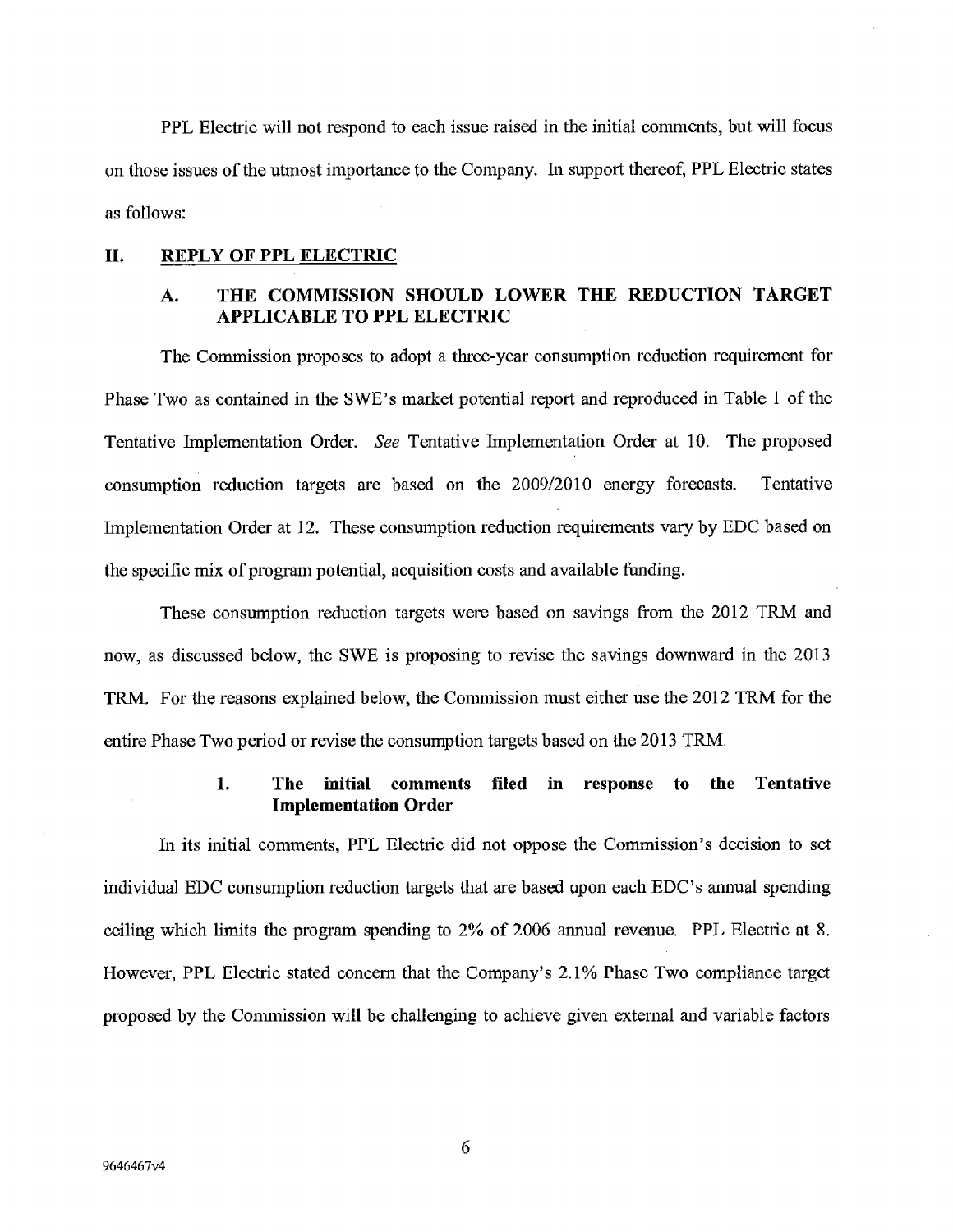including:<sup>5</sup> (1) the impact of potential downward adjustments to savings in future versions of the TRM  $(2013 - 2015)$ ; (2) the Commission's proposed requirement that EDCs re-bid all Phase One Conservation Service Provider ("CSP") contracts; (3) the changes set forth in the Energy Independence and Security Act of 2007 ("EISA") which reduce savings available from efficient lighting by .25% to 40%; (4) the continued slow economic recovery and inflationary erosion of the purchasing power available within the 2% funding cap; and (5) the lengthy process associated with obtaining Commission approval of modifications to EE&C Plans. PPL Electric at 8-9.

Despite these concerns, PPL Electric indicated in its initial comments that the 2.1% Phase Two compliance target proposed for the Company could reasonably be achieved, if the Commission addressed the items identified above in its final Phase Two Implementation Order. Other parties also noted the aggressive nature of the consumption reduction targets proposed by the Commission. See FirstEnergy Companies at 8; EAP at 4; and PECO at 9-10. However, some parties commented that the energy reduction targets proposed in the Commission's Tentative Order for PPL Electric and other EDCs were too low. The parties asserted that the Market Potential Study was based on incorrect assumptions, and that in particular the estimated program acquisition cost included in the study was too high. See, e.g., NEEP at 1; SEF at *5;*  ACEEE at 4. Some of these parties also challenged the three-year cumulative EDC Phase Two consumption reduction targets and requested that the Commission approve annual compliance targets for the EDCs instead of a single three-year cumulative target. See e.g., Trade Unions at 1; NEEP at 3; ACEEB at 2; KEEA at 5; OPower at *5;* and Coalition for Low Income Groups at 1. PPL Electric disagrees with these comments and to the contrary has detennined its proposed

 $<sup>5</sup>$  PPL Electric notes that regardless of the consumption reduction target set by the Commission in this proceeding,</sup> the Company requests that these concerns be addressed by the Commission in its Final Implementation Order.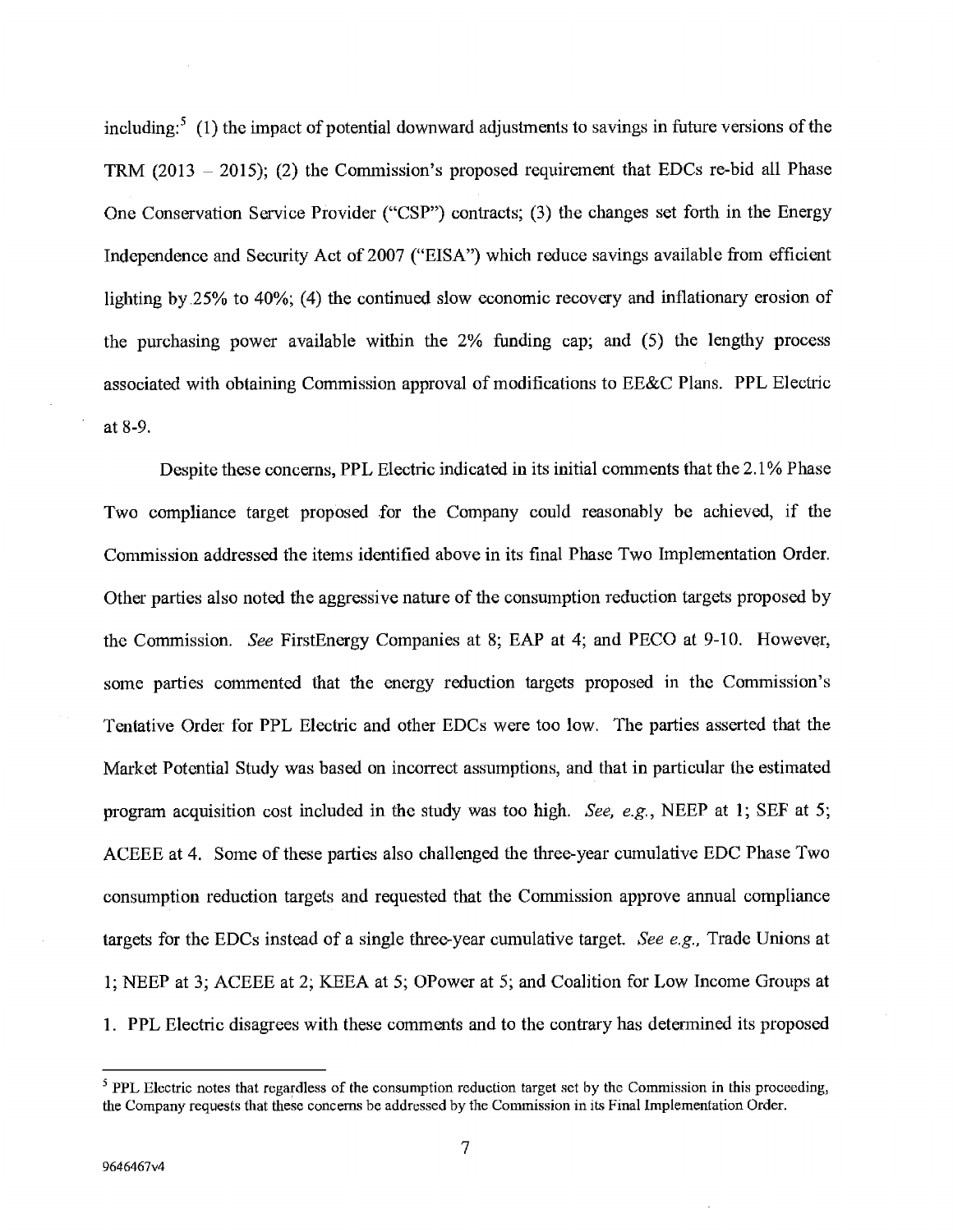consumption reduction target is too high. As detailed below, the logic for higher targets is not supported by facts. PPL Electric has aggressively pursued and expects to achieve the Phase One targets in large part by harvesting the low hanging fruit and by doing so, removes those from consideration in Phase Two. Importantly, while lighting comprises approximately 70% of the total savings in PPL Electric's Phase One EE&C Plan, the changes in federal standards for lighting (EISA) have reduced lighting savings by approximately 40%, starting in 2012 and expanding in the 2013 —2016 time frame, For the reasons set forth below, PPL Electric requests that the Commission lower the Company's Phase Two EE&C Plan target to 1.6% *(615,804*  MWh/yr).

Concurrent with the release of the Tentative Implementation Order, the Commission released the SWE's Market Potential Study. The Market Potential Study estimated various categories of market potential:

- Technical Potential the savings possible by installing efficient equipment in all available technically feasible applications, regardless of cost-effectiveness, available program funding, available time, or market barriers.
- Economic Potential a subset of Technical Potential that includes only those efficient measures that pass the TRC cost-effectiveness screening.
- Achievable Potential a subset of Economic Potential that accounts for market barriers such as customer preferences, availability of product, customer's willingness to install efficient measures, *etc.*
- Program Potential a subset of Achievable Potential that accounts for program funding limitations and duration, *i.e.,* there is not enough program funding or time to realize the achievable potential. Program Potential is the primary "constraint" and is the basis for the Phase Two Act 129 energy reduction compliance targets. Thus, even if the economic potential and the achievable potential were underestimated in the Market Potential Study that would not necessarily impact the program potential. Program Potential is primarily controlled by the available Act 129 funding, *i.e.,*  "program acquisition cost". <sup>6</sup>

**Program acquisition cost is the EDC's total Act** 129 funding divided by the annualized savings compliance target  $(MWh/yr)$ .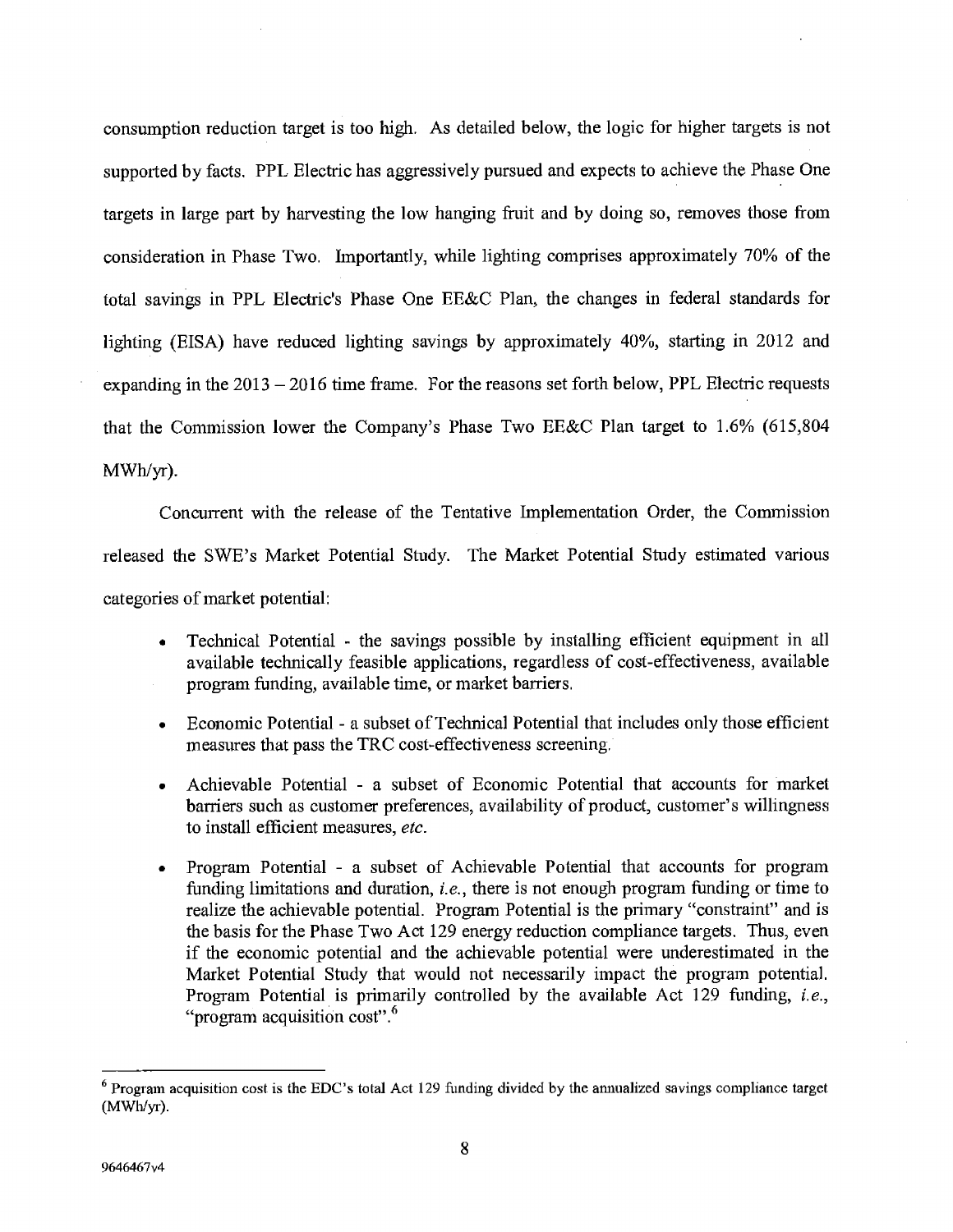PPL Electric notes that any Market Potential Study must address many uncertainties and assumptions. On balance, and especially given timing and funding constraints, PPL Electric believes the Market Potential Study, which relies primarily on the 2012 TRM currently in effect, reasonably estimates technical potential, economic potential,<sup>7</sup> and achievable potential. However, as the Company noted in its initial comments, PPL Electric's consumption reduction compliance target, which is based on the program potential and program acquisition costs estimated by the SWE in the Market Potential Study, is very challenging to achieve based on several factors. Specifically, PPL Electric indicated that its acceptance of the proposed 2.1% consumption reduction target was contingent upon the following: (1) that EDCs be permitted to carry over excess savings from Phase One to meet Phase Two requirements;  $(2)$  that  $2013 - 2016$ TRM changes do not reduce EDC's Phase Two savings relative to the 2012 TRM which is the basis for EDC's Phase Two EE&C Plans; (3) that EDCs be permitted to maintain Phase One CSP contracts for CSPs that are performing well and if the scope of work has not changed; (4) that EDCs are not required or expected to expend Phase Two budget toward achievement of Phase Three plan development and implementation; and *(5)* that if the Commission sets a Phase Two low-income savings compliance target, EDCs be permitted to include low-income participation in general residential programs as well as other parameters related to a low-income compliance target. PPL Electric at 13-14. Each of these factors, if not implemented as requested, will directly increase PPL Electric's program acquisition cost and limit PPL Electric's possible savings since the maximum allowable funding has been assumed in the program acquisition cost.

 $<sup>7</sup>$  PPL Electric believes that proposed changes to the 2013 TRM that reduce the savings (benefits) of many measures</sup> may cause some of those measures to no longer pass the TRC, thereby reducing economic potential.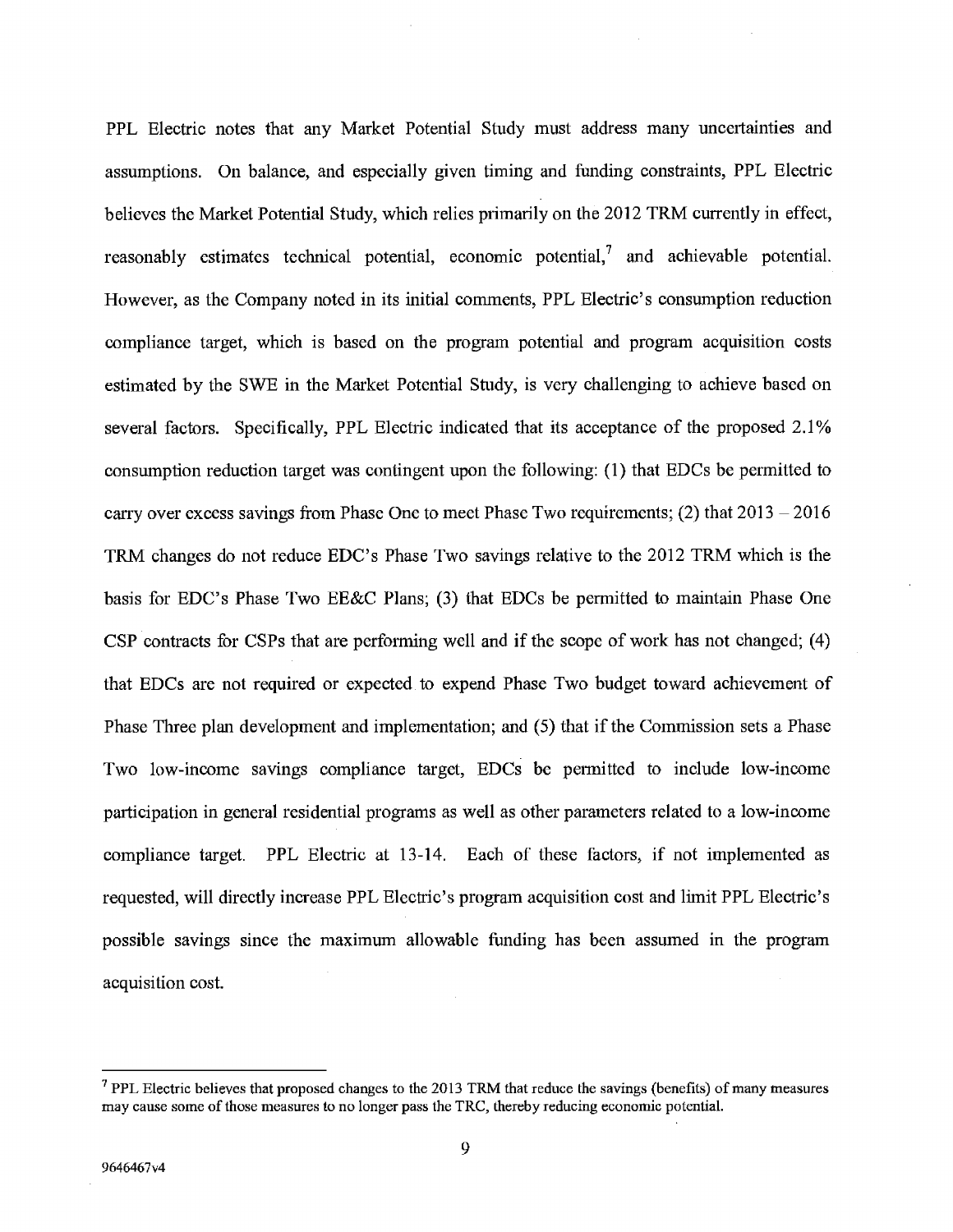# 2. The June 27<sup>th</sup> release of proposed changes to the 2013 TRM

Just days after PPL Electric filed its comments on the Commission's Tentative Implementation Order, the SWE issued a list of proposed changes to the  $2013$  TRM.<sup>8</sup> Although the proposed changes are not final and will be vetted through the Commission's 2013 TRM Tentative Order, the proposed changes identified by the Commission staff and the SWE, if approved, would significantly impair the Company's ability to achieve its Phase Two consumption reduction target.<sup>9</sup> PPL Electric has not commented on the technical merits of the proposed changes in this current proceeding, *i.e.,* whether or not they are more accurate estimates of savings in Pennsylvania. However, PPL Electric is concerned with the process used to identify these changes, the timing of these proposed changes, and most importantly the impact of these proposed changes on PPL Electric's ability to meet its Phase Two compliance requirements within the Act 129 2% revenue cap.

The Commission uses the TWG to collaboratively identify and review proposed changes to the TRM. Although the TWG meets often throughout the year, none of the recently proposed changes to the 2013 TRM were quantified or discussed prior to June 27, 2012. Therefore, these proposed changes were released after the SWE had completed the Market Potential Study and after the Phase Two proposed energy reduction targets were proposed by the Commission. The release of potential significant changes to the 2013 TRM after the release of the Market Potential Study and after proposing EDC specific Phase Two compliance targets is clearly inappropriate. The SWE's Market Potential Study and the Commission's proposed Phase Two consumption reduction targets should have been based upon the 2013 TRM, The 2012 TRM is the primary

<sup>&</sup>lt;sup>8</sup> SWE letters to the Technical Working Group ("TWG") in preparation for the June 27, 2012 TWG Meeting: 2013 TRM Update, list of C&I measures; 2013 TRM Update- Residential HVAC, Water Heating, New Construction, Energy Star Lighting, Appliance Recycling, and Energy Star Appliances; 2013 TRM Update- CFL Hours of Use.

<sup>&</sup>lt;sup>9</sup> PPL Electric notes that the TWG is scheduled to commence on July 24, 2012. Although the agenda has not yet been released for this meeting, the proposed modifications to the 2013 TRM are likely to be discussed.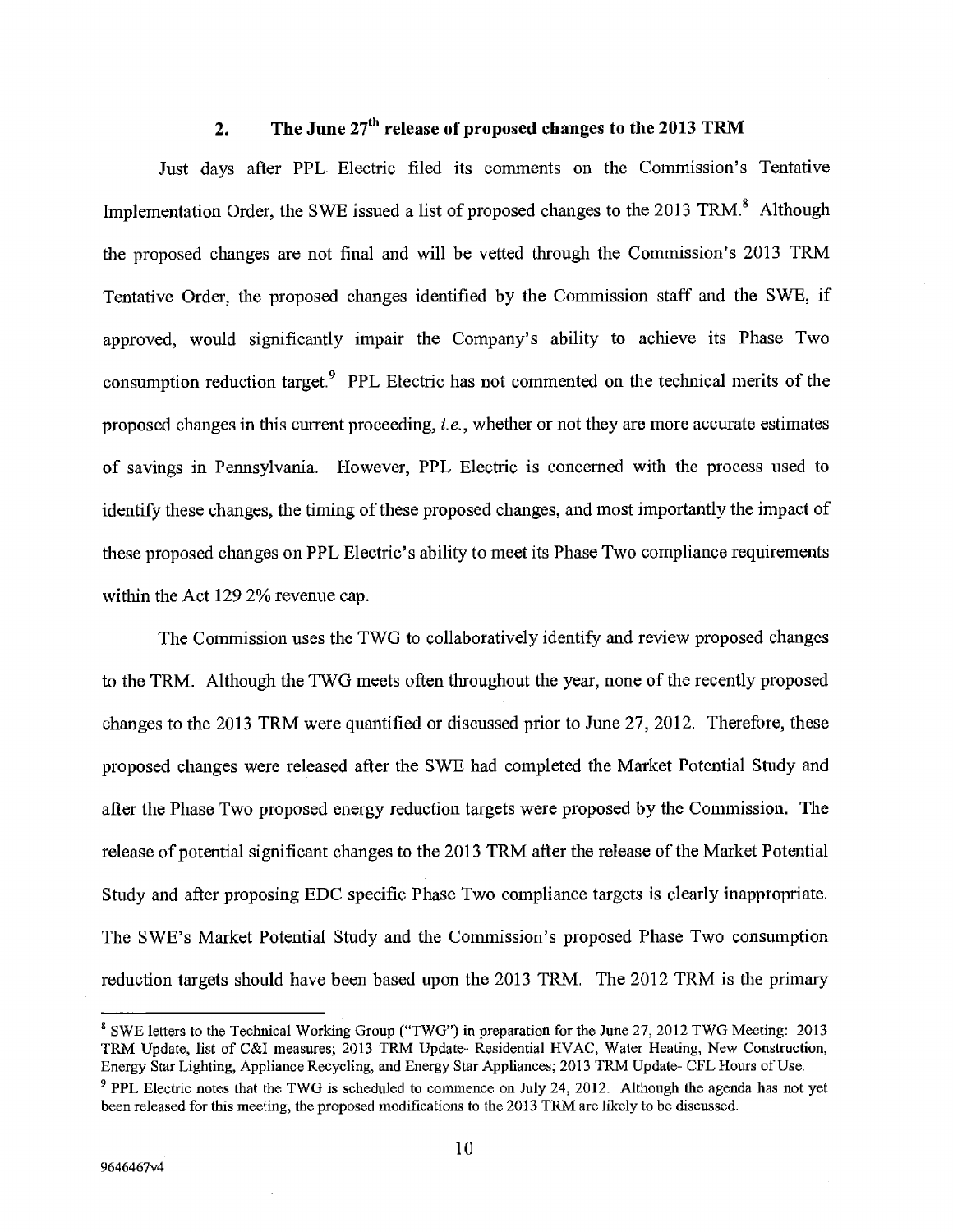basis of savings estimates in the Market Potential Study (which was used to set the EDC's Phase Two targets) and will be the basis of savings estimates in the EDCs' Phase Two EE&C Programs.<sup>10</sup> Therefore, the use of the 2013 TRM and subsequent TRMs to verify an EDC's compliance for Phase Two is without any factual basis.<sup>11</sup> Indeed, the process used by the SWE and the Commission will result in EDC Phase Two targets that are based upon potential savings calculations that could be discounted as early as the release of the 2013 TRM. The appropriate process and proper sequence should be as follows:

- (1) Establish rules (TRM) that define how to estimate the savings for each efficiency measure;
- (2) Use those rules (savings per measure) as a major input to the Market Potential Study to estimate total savings potential; and
- (3) Use the results of the Market Potential Study to set compliance targets and funding levels.

However, in the current situation, step 1 was completed after step 3. On its face, this process, if followed, is counterintuitive. If significant changes to the 2013 TRM (and all TRM versions for Phase Two) were expected, these changes should have been identified and approved prior to the SWE initiating the Market Potential Study.

 $10$  The 2013 TRM will not be issued by the Commission before EDCs have completed or nearly completed their Phase Two EE&C Plans (November 13, 2013). Therefore, PPL Electric will use the 2012 TRM as the basis for its savings estimates in its Phase Two BE&C Plan.

<sup>&</sup>lt;sup>11</sup> The "Commission's power to act by way of order requires findings of fact, based on the evidence, necessary to support the order." *Butler Township Water Co. v. Pennsylvania Public Utility Company*, 473 A.2d 219, 222 (Pa. Cmwlth. 1984) (quotation omitted). In order to satisfy the substantial evidence test, fact finding must be based exclusively on the evidence admitted to the record in the proceeding. *Kyu Son Yi v. State Board of Veterinary Medicine,* 960 A.2d 864, *870-871* (Pa. Cmwlth. 2008) (holding that extra-record evidence cannot sustain an adjudication). Substanlial evidence is such relevant evidence as a reasonable mind might accept as adequate to *support a conclusion. Borough of B. McKeesport v. Special/Temporary Civil Sery. Comm 'n, 942* A.2d *274,* 281 (Pa. Cmwlth. 2008). Substantial evidence must be "more than a scmtilla and must do more than create a suspicion of the existence of the fact to be established." *Kyu Son Yi, 960* A.2d at *874* (citation omitted).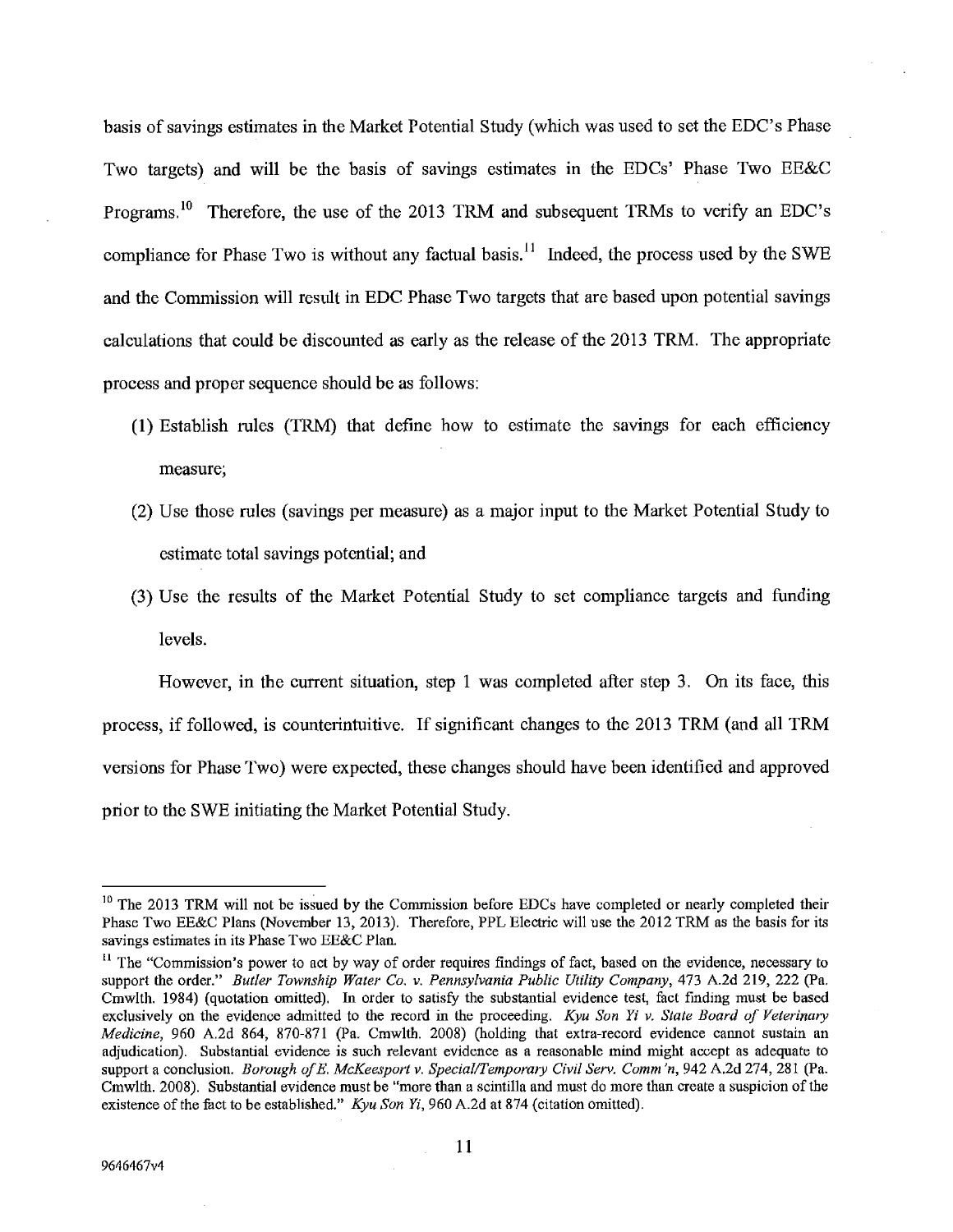This is particularly important because the proposed changes for the 2013 TRM are extensive and, if approved, will comprise a significant portion of the savings in PPL Electric's Phase Two EE&C Plan. All of the changes except for one (dehumidifiers) reduce the savings for the measures and will increase the program acquisition cost.<sup>12</sup> The significance of the proposed changes to the 2013 TRM is exacerbated by the approximately 40% reduction in lighting savings for EISA that were included in the 2012 TRM. Based upon PPL Electric's review of the Market Potential Study, almost all of the proposed reductions to the 2013 TRM were not included in the Market Potential Study assumptions for savings or program acquisition cost and therefore not properly factored into the Commission's proposed Phase Two consumption reduction targets.<sup>13</sup> Examples of the proposed reductions include:

- a CFLs reduced hours of use ("HOU") will reduce savings by approximately 7% for CFL measures compared to Phase One (2012 TRM)
- Residential HVAC reduced HOU will reduce savings by approximately 33% for all residential HVAC measures (central air conditioning, heat pumps, *etc.)* compared to Phase One (2012 TRM)
- Appliance Recycling reduce savings by approximately 4% 20% compared to Phase One (2012 TRM), depending on the type of appliance and whether it is replaced
- C&I lighting reduced HOU will reduce savings by *15%*  20% for all C&I lighting measures compared to Phase One (2012 TRM)

 $12$  The program cost for a measure (such as the incentive paid by the EDC) will not change but the savings will be lower. Therefore, the program acquisition cost (program funds divided by savings) will increase.

<sup>&</sup>lt;sup>13</sup> PPL Electric further notes that the reduction in savings for these measures reduces the benefits of these measures. Therefore, some of these measures may no longer pass the TRC test as assumed in the Market Potential Study, thereby reducing economic potential and achievable potential.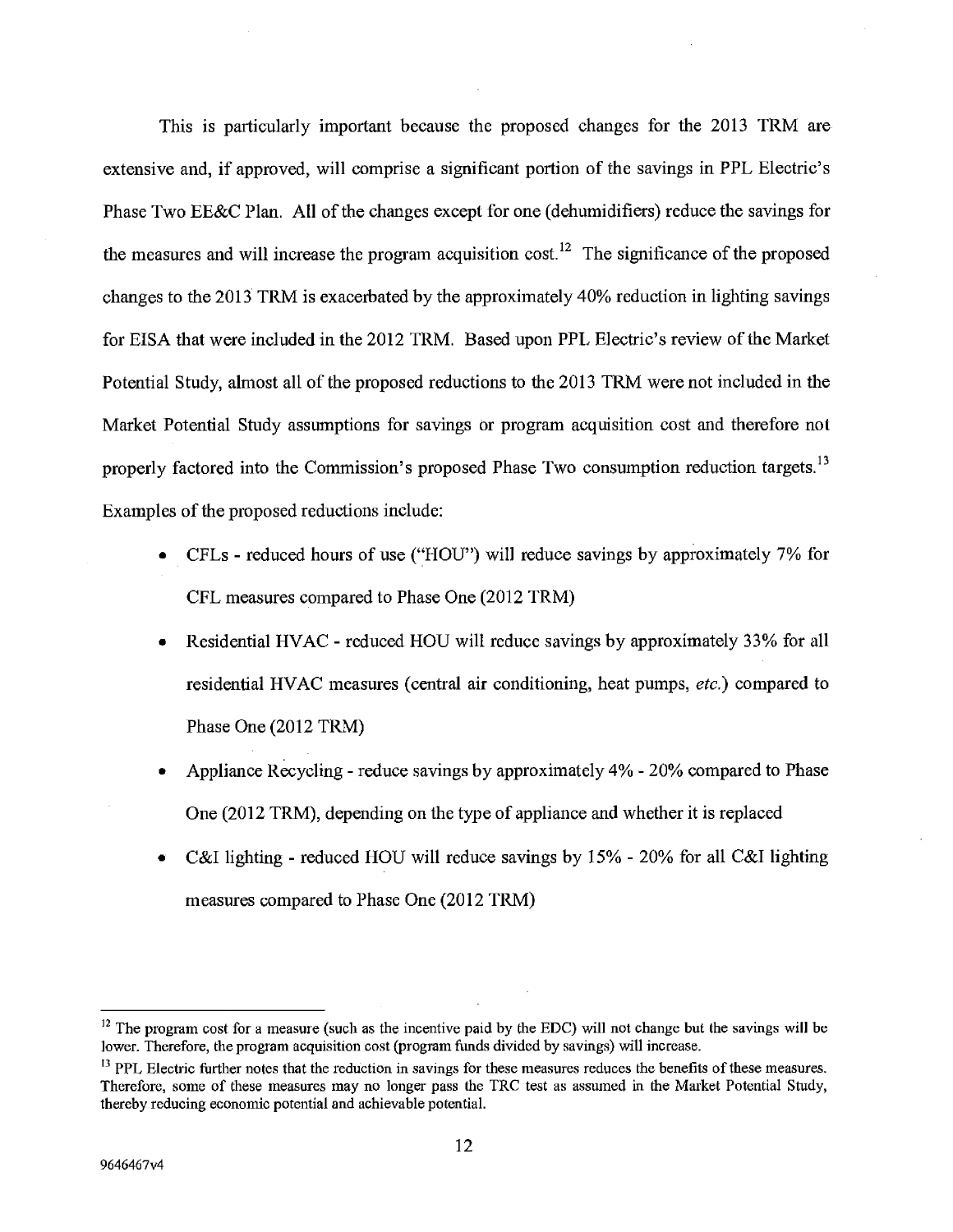. C&I HVAC - reduced HOU will reduce savings by *25%* - *35%* for all C&I HVAC measures (central air conditioning, chillers, heat pumps, *etc.)* compared to Phase One (2012 TRM)

These measures are a very significant portion of PPL Electric's Phase One EE&C Plan (comprising more than 70% of the total savings) and will very likely be a significant portion of its Phase Two EE&C Plan since these are the most common measures that are preferred by customers and comprise a very significant portion (more than 70%) of the market potential for PPL Electric. Although PPL Electric has not yet developed its mix of measures and programs for Phase Two, the changes proposed for the 2013 TRM, in aggregate, will likely reduce PPL Electric's total EE&C Plan savings by *15%* to 30% and will increase PPL Electric's program acquisition cost by 15% to 30%. The Market Potential Study assumed an approximately 40% reduction in lighting savings (compared to Phase One EE&C Plans) due to EISA. As with Phase One, a significant portion of PPL Electric's total savings is expected to come from lighting measures. In fact, the Market Potential Study concludes that there are 432,447 MWh/yr of achievable lighting potential for PPL Electric which is 50% of PPL Electric's energy total reduction compliance target for Phase Two.

PPL Electric's Phase One program acquisition cost (for energy efficiency measures only; excluding demand response) is expected to be approximately  $$0.18/kWh.<sup>14</sup>$  It is reasonable to assume that program costs for lighting (primarily incentives and program management/delivery) will be approximately the same in Phase Two as Phase One. Therefore, since lighting is approximately 70% of the total portfolio savings and savings for lighting measures will decrease approximately 40% compared to Phase One (2012 TRM), total EE&C portfolio savings will

<sup>14</sup>EE&C Plan, May 2012, Table Sa, \$223,435,000 divided by 1,275,766 MWh/yr.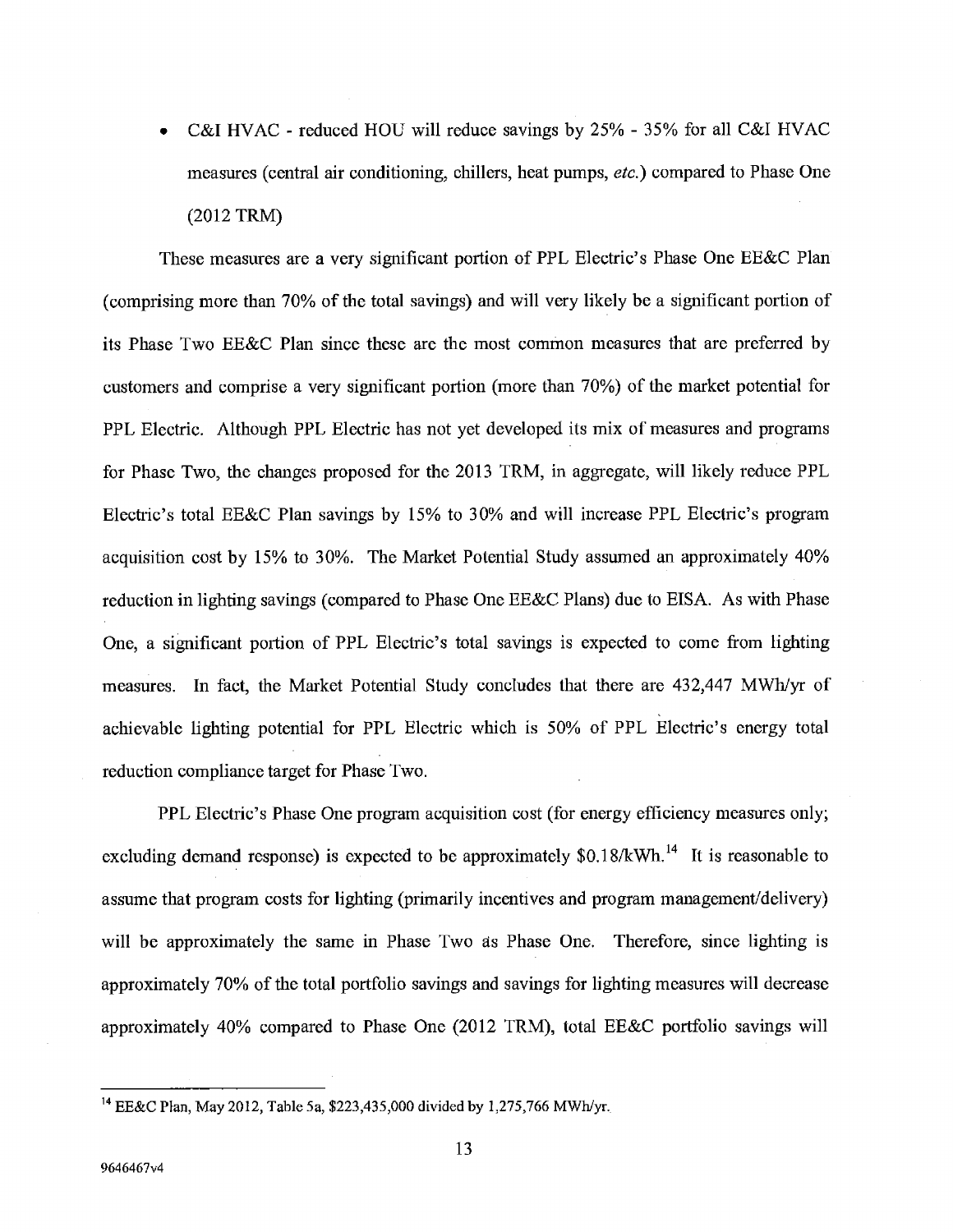decrease approximately 28% (0.7 \* 0.4) and program acquisition costs will increase 33% (from  $$0.18/kWh$  to  $$0.24/kWh$  due solely to the effects of EISA in Phase Two.<sup>15</sup> The Market Potential Study includes a *25%* increase in program acquisition costs, presumably to address the reduced savings due to EISA, although it does not specifically state that reason. The Tentative Implementation Order proposes \$0.22/kWh for PPL Electric's program acquisition cost which is reasonable to address EISA. However, it does not account for the proposed reduction to savings for the 2013 TRM, does not account for potential changes to the 2014 or 2015 TRMs, does not account for inflation, and does not account for the fact that there will be less "low hanging fruit" available in Phase Two which are usually less costly to implement.

As noted above, several parties commented that the proposed program acquisition cost is already too high, and higher than industry standards. In addition, they erroneously conclude the proposed energy reduction compliance target is already too low for the EDCs including PPL Electric. It is not realistic to directly compare program acquisition costs (and savings targets) across different states for the reasons summarized below. It is more appropriate to judge the reasonableness of savings targets and program acquisition costs by examining Pennsylvaniaspecific conditions that impact savings and program acquisition costs, and to compare Phase Two with Phase One. As noted below, data from other states is not indicative of the energy efficiency market in Pennsylvania:

• Historical savings (before 2012) are not indicative of future savings, especially because of the 40% reduction in savings (and increase in program acquisition costs) from EISA which began in 2012.

<sup>&</sup>lt;sup>15</sup> PPL Electric's total funding in the current Plan excluding demand response is \$223.4 million and the associated level of energy savings are 1,275,766 MWh/yr. A decrease in savings at the portfolio level by 28% with no change in available funding results in an acquisition cost of \$0.24/KWh.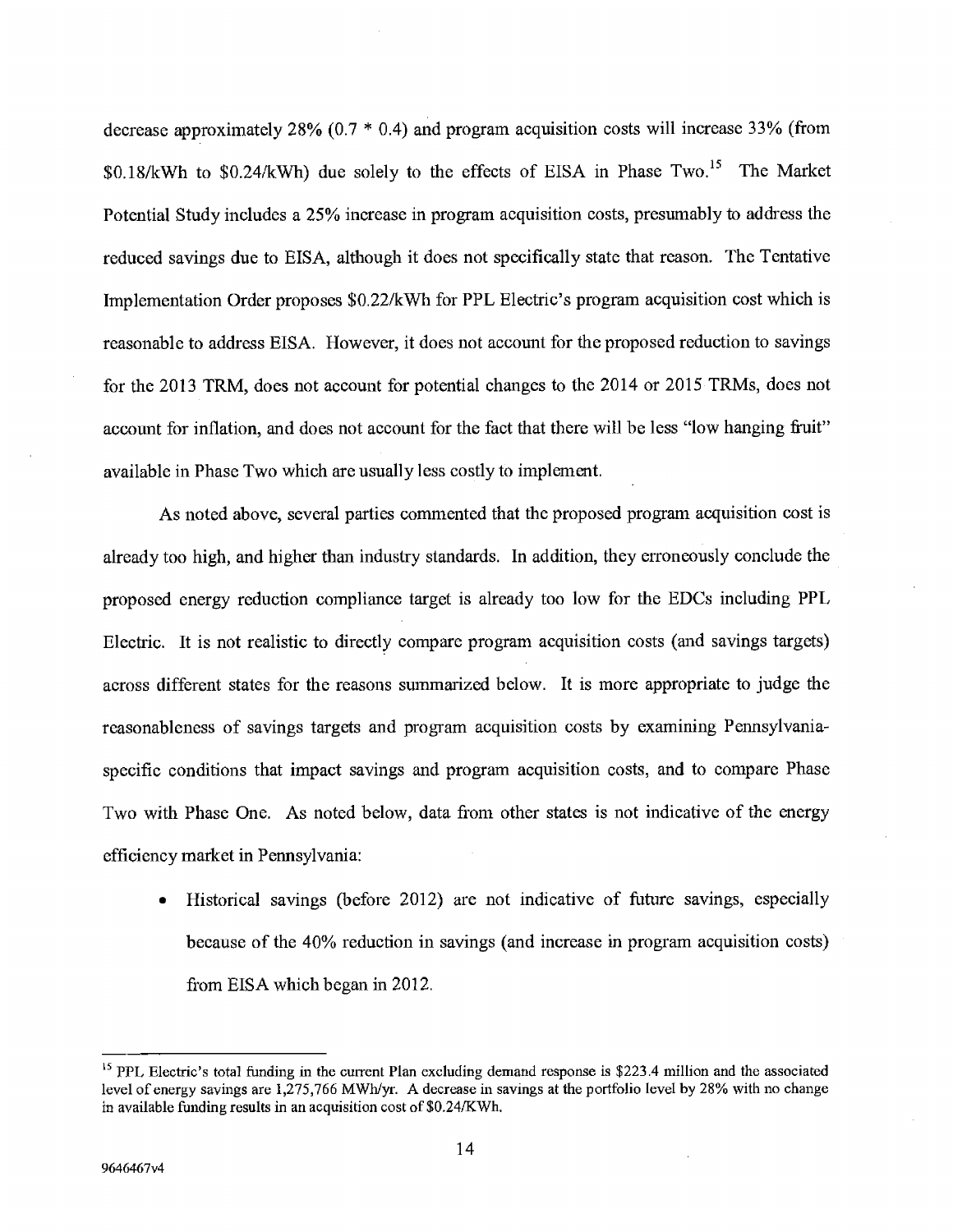- Pennsylvania has low-income and government/educational/nonprofit sector<sup>16</sup> set-aside targets. Program acquisition costs for these sectors, especially low-income, are more costly than other sectors and the overall average for the entire EE&C Plan. Other states may not have comparable set-aside targets.
- . All states do not use the same method to estimate savings for individual measures and, therefore, the savings for a particular measure may differ across states.
- Consumer preferences, pricing, economic conditions, length of time that programs have run, *etc.* vary across states.
- The regulatory framework (penalties, incentives, voluntary programs, mandatory programs, *etc.)* varies.
- The mix of measures or emphasis on customer sectors varies. Some states have programs that emphasize residential more heavily and that sector typically has the lowest program acquisition cost.

For Phase One, PPL Electric's expected program acquisition cost (\$0.18/kWh for energy efficiency programs only) was determined to be reasonable by stakeholders and the Commission. The Commission proposed a \$0.22/kWh acquisition cost (and established a savings target on this basis) for PPL Electric's Phase Two EE&C Plan to recognize, presumably, the reduced savings impact of EISA as described above and the associated increase in the program acquisition cost. If the proposed changes to the 2013 TRM summarized above are implemented, PPL Electric requests the Commission to reduce PPL Electric's Phase Two energy reduction target by *25%,*  from 2.1% (821,072 MWh/yr) to 1.6% (615,804 MWh/yr) to properly reflect the reduced savings potential (2013 TRM changes) and the associated increase in program acquisition costs.

<sup>&</sup>lt;sup>16</sup> This sector is defined in Act 129 as federal, state and local governments, including municipalities, school districts, institutions of higher cducation and nonprofit cntitics. *See 66 Pa, C.S.* § 2806.1(b)(1)(i)(B),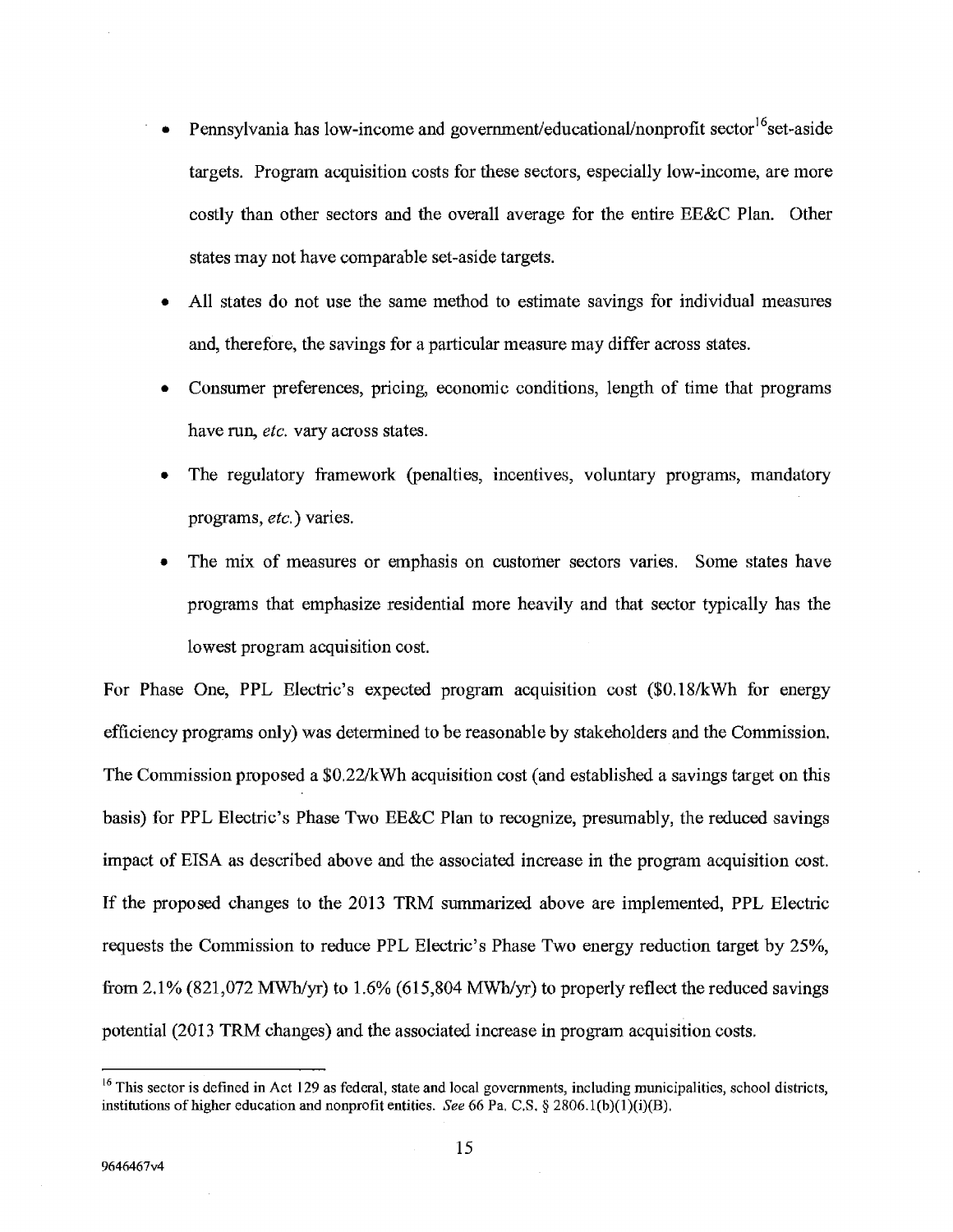### **3. PPL Electric's Phase Two consumption reduction target should be lowered to 1.6%.**

PPL Electric specifically requests that the Commission lower the Company's Phase Two consumption reduction compliance target to 1.6% (615,804 MWh/yr) due to the proposed modifications to 2013 TRM that were not released until June 27, 2012. If the Commission adopts the 2013 TRM, the compliance targets for Phase Two need to be recalculated accordingly as the impact of the 2013 TRM changes are not reflected in the results of the Market Potential Study or the compliance targets (and funding constraints) included in the Tentative Implementation Order. Reducing the target (increasing the program acquisition cost) is consistent with the Commission's approach to adjusting the savings targets and the program acquisition cost to reflect the impact of EISA. If the proposed 2013 TRM changes. were included in the Market Potential Study, it is logical to conclude that the targets would have been lower and the program acquisition cost would have been higher, consistent with the impacts of EISA's lower savings.

If the Commission maintains the previously proposed consumption reduction target of 2.1%, the Commission would approve an improperly set target and would constrain PPL Electric's Phase Two EE&C Plan to:

- Emphasizing low cost measures that may not have deep persistent savings;
- Emphasizing the customer sectors with the lowest program acquisition costs, such as residential and large C&I.

These impacts may not be what customers want, which would jeopardize PPL Electric's likelihood of achieving its compliance target, and will result in a suboptimal distribution of programs and funding as viewed by many stakeholders. However, these would have to be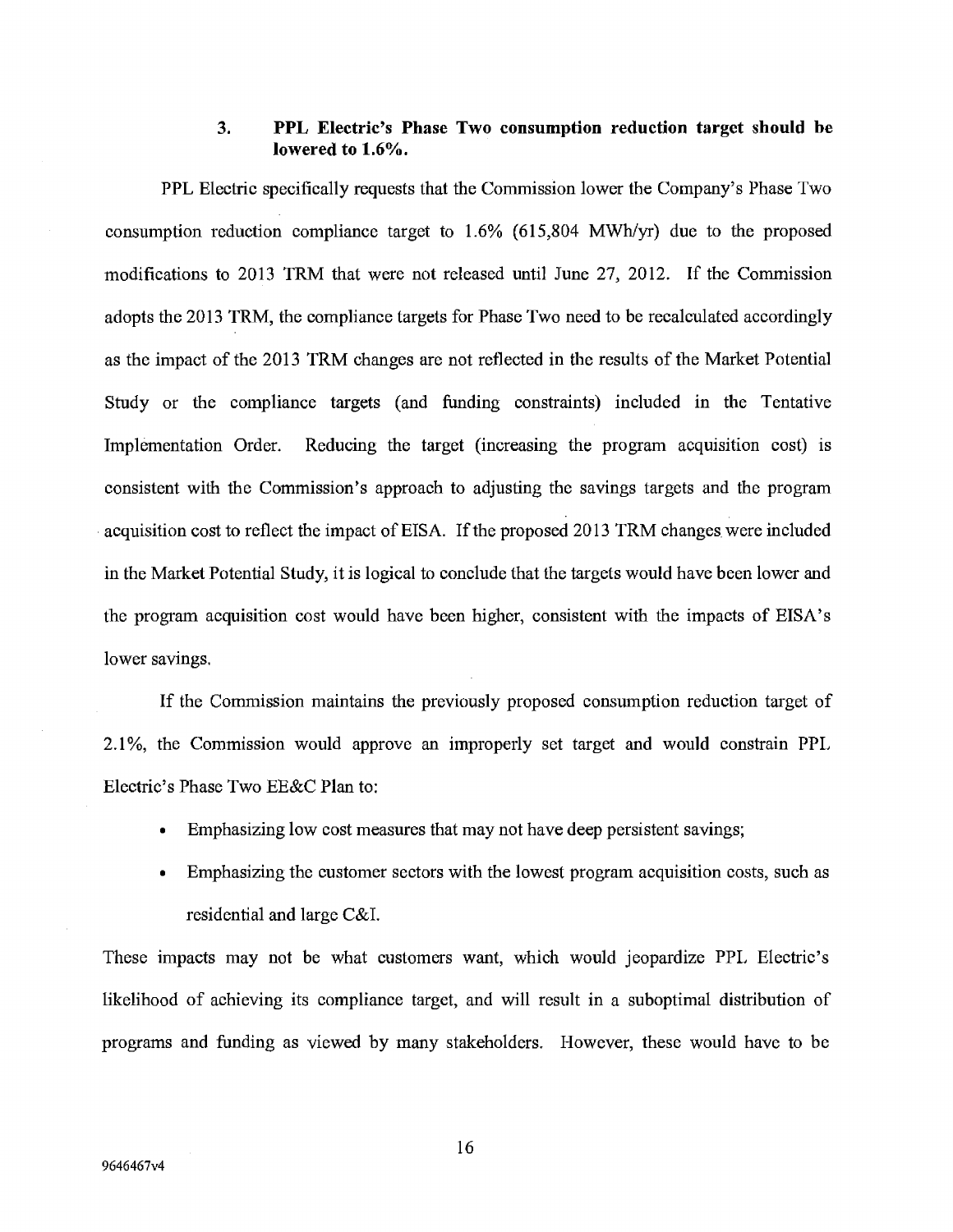included in the EE&C Plan for PPL Electric to achieve the compliance target, with the reduced savings proposed for the 2013 TRM, within the available funding.

#### **B. A THREE-YEAR TERM FOR PHASE TWO IS APPROPRIATE**

The Commission has proposed to implement a three-year term for Phase Two of the Act 129 EE&C Program that would operate from June 1, 2013 through May 31, 2016, Tentative Implementation Order at 10. In addition, the Commission has proposed to set the Phase Two consumption reduction targets based on the full 2% of 2006 annual revenue being spent for the BE&C Programs. Tentative Implementation Order at 14. Therefore, as discussed above, PPL Electric requests that the Commission reduce the Company's Phase Two consumption reduction target to 1.6%. Tn addition, PPL Electric maintains its request that the Commission address the items identified in the Company's initial Comment. *See* PPL Electric at 13-14. A major consideration identified by the Commission in proposing a three-year term for the Phase Two EE&C Program was "the contingency of dealing with a potential peak demand reduction target that will need to be accomplished by May 31, 2017." *Id.* In addition to PPL Electric, other commenters offered their support or non-opposition to the Commission's proposal. *See e.g.,*  PPL Electric at *5-7;* Industrial Customer Groups at *4-5;* PECO at 4; ACEE at 2; and KEEA at 2. However, other parties continue to support a four-year EE&C Program noting that the longer duration would provide the time necessary for consumers and EDCs to respond to the evolving energy efficiency market place, allow for a demand response program to be included in Phase Two, and provide EDCs time to respond to changes in Federal regulations and standards and seek to modify their EE&C plans accordingly. OCA at *5-6;* and SEDA-COG at *5.* 

PPL Electric continues to support a three-year term for Phase Two for all the reasons set forth in the Company's April  $17<sup>th</sup>$  comments and its initial comments. However, in reply to the comments in favor of a four-year EE&C Program, PPL Electric notes that a three-year EE&C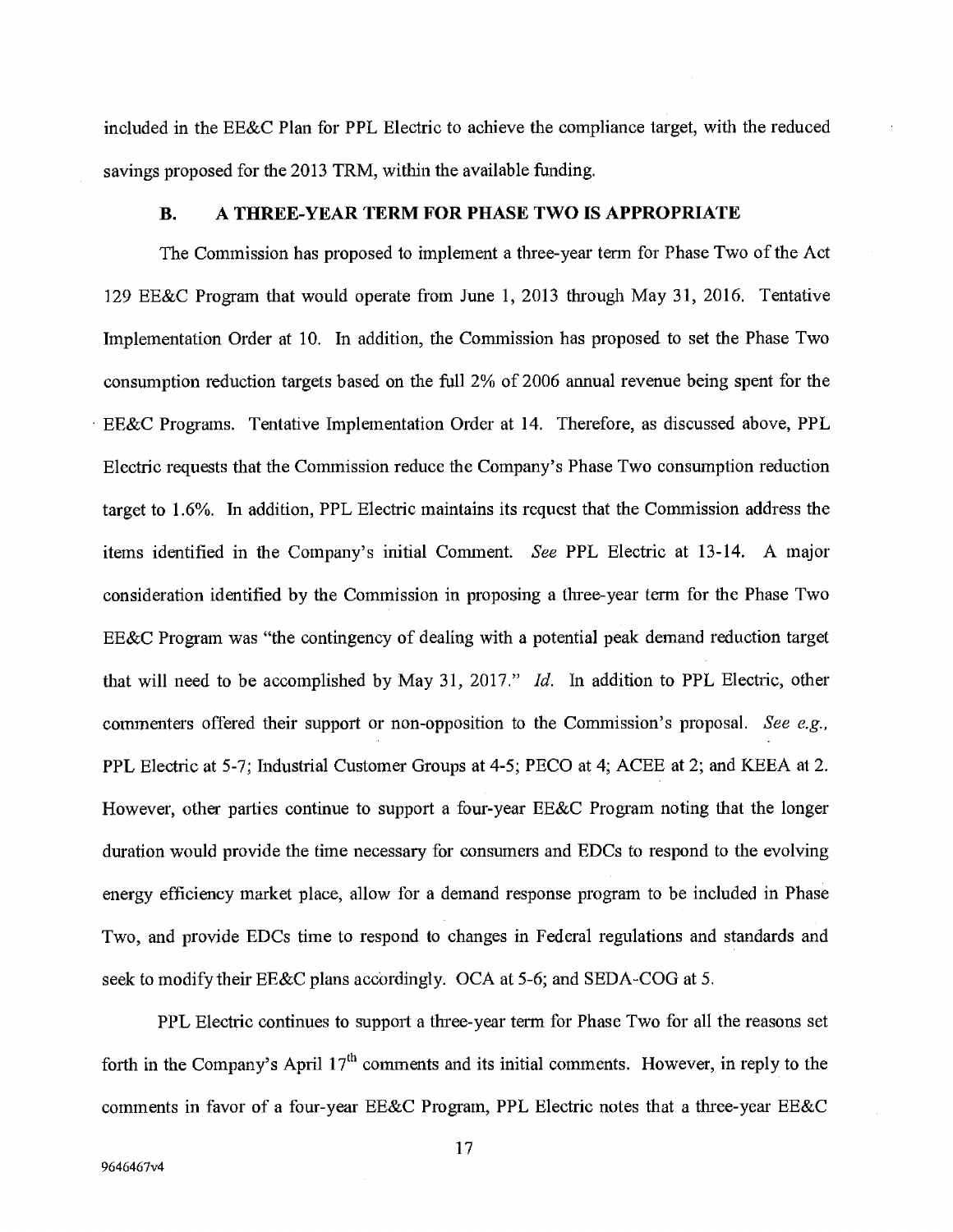Program will enable the Commission to: (1) remove uncertainty associated with continuously evolving energy efficiency technology; (2) coordinate changes to the TRM with EDC EE&C Plans; and (3) recognize the potential for dramatically fluctuating energy prices and the associated impact on EDC EE&C Plans.

First, a three-year EE&C Program properly aligns EDC's Phase Two compliance targets with the Commission's commitment to determine savings accurately. In the Tentative Implementation Order, the Commission proposed to adopt EDC-speciflc three-year energy consumption reductions for Phase Two. Tentative Implementation Order at 12. PPL Electric supports the Commission's proposal to set a cumulative, rather than an annual, Phase Two compliance targets for each  $EDC<sup>17</sup>$  Aligning EDC Phase Two compliance targets with the duration of a three-year Phase Two EB&C Program properly recognizes the evolving energy efficiency market place and will enable the Commission, EDCs and other stakeholders to better respond to market changes. Indeed, ENERGY STAR® ratings for energy efficient consumer products relied upon by customers when choosing efficient equipment are changing. In addition to the original ENERGY STAR® rating, ENERGY STAR® has added a new rating category that identifies the "most efficient" products that qualify for an ENERGY STAR® rating. This change by ENERGY STAR® demonstrates that technology and the associated energy savings are rapidly changing. The adoption of a three-year Phase Two EE&C Program is best suited for the continuously evolving energy efficiency technology.

Second, as addressed in PPL Electric's initial comments, although the Company appreciates the Commission's commitment to determine savings as accurately as possible, this commitment must be balanced and take into consideration the impact modifications to the TRM

<sup>&</sup>lt;sup>17</sup> The Commission rejected the requests by Penn Future and OPower to impose annual or interm targets by proposing to adopt a three-year consumption reduction requirement for Phase Two in the Tentative Implementation Order. Tentative Implementation Order at 12.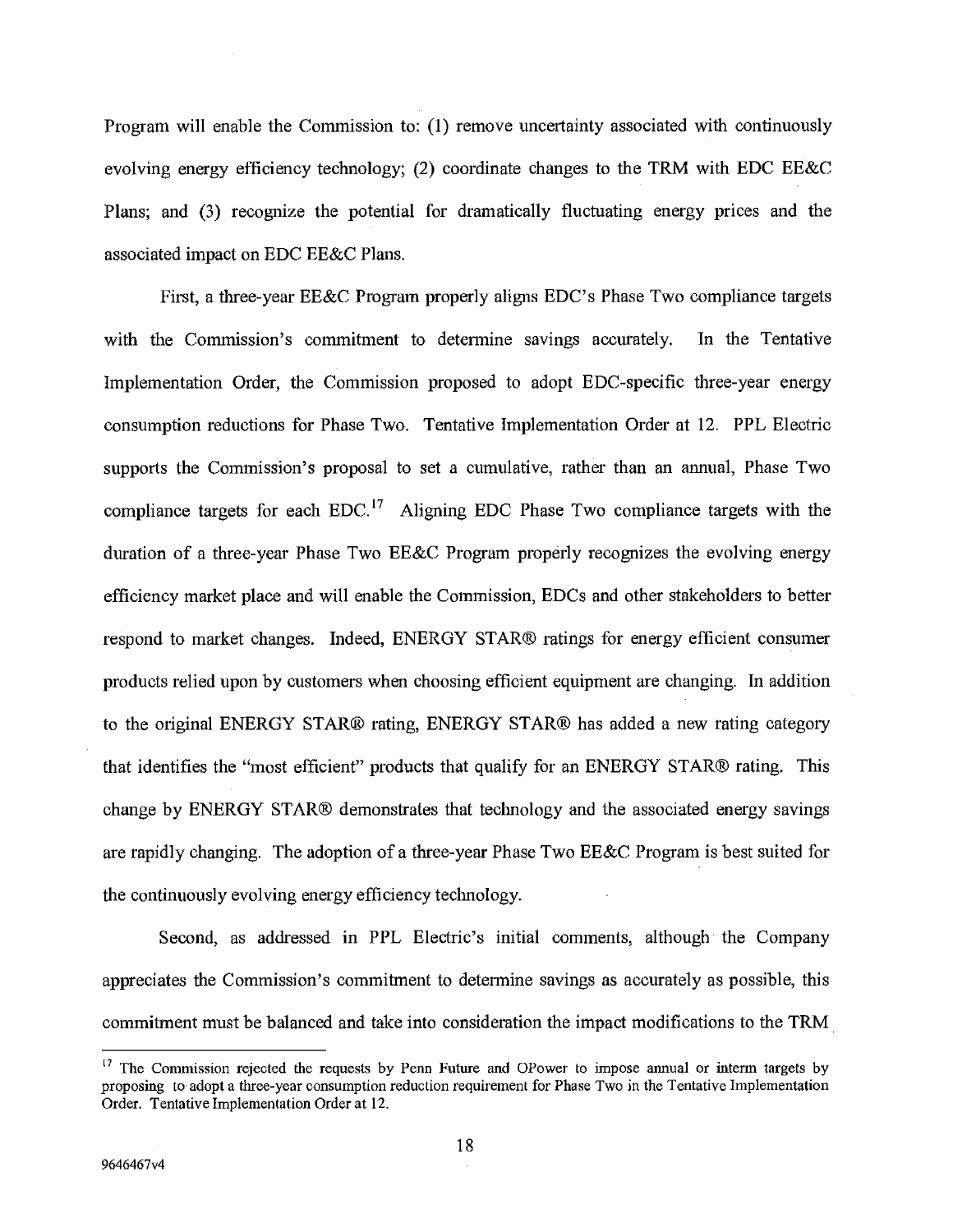have on the EE&C Plan costs, EE&C Plan savings assumptions and EDC compliance with the Commjssion-set Phase Two consumption reduction targets. PPL Electric at 26. Requiring EDCs to apply TRM modifications to their Phase Two EE&C Plans would alter the basis by which the EDCs designed and the Commission approved the EE&C Plans. Therefore, PPL Electric has strongly encouraged the Commission to minimize changes to the TRM and to follow the process outlined in the Company's initial comments when updating the TRM. PPL Electric at 27. The cornerstone of the process requested by PPL Electric is that the effective date of updates to baseline and other changes to existing TRM measures coincide with the start of the next phase of the EE&C Program. A three-year Phase Two EE&C Program will enable the Commission to implement updated baseline and other changes to the TRM every three years, while not hindering an EDC's ability to meet its Phase Two consumption reduction target and subjecting the EDC to a significant civil penalty under Act 129.

Third, a three-year EE&C Program recognizes the potential for dramatically fluctuating energy prices and the associated impact on EDC EE&C Plans. Energy prices have fluctuated dramatically in the last four years in a way that was not anticipated in planning for the Phase One EE&C Programs. Recognizing that prices may continue to change, a three-year plan would provide more opportunity to provide optimal programs to meet customer's needs. Declining energy prices can financially benefit customers, but such declining prices may also make it more difficult for customers to justify investments in energy efficiency measures. This will result in higher EDC acquisition costs per kWh saved, such as increased incentives. This kind of price elasticity relative to installation of energy efficiency measures supports the approval of a threeyear EE&C Plan, In addition, a three-year Phase Two EE&C Plan would create a sense of urgency, due to its compressed term, and encourage customers to "act now" rather than delay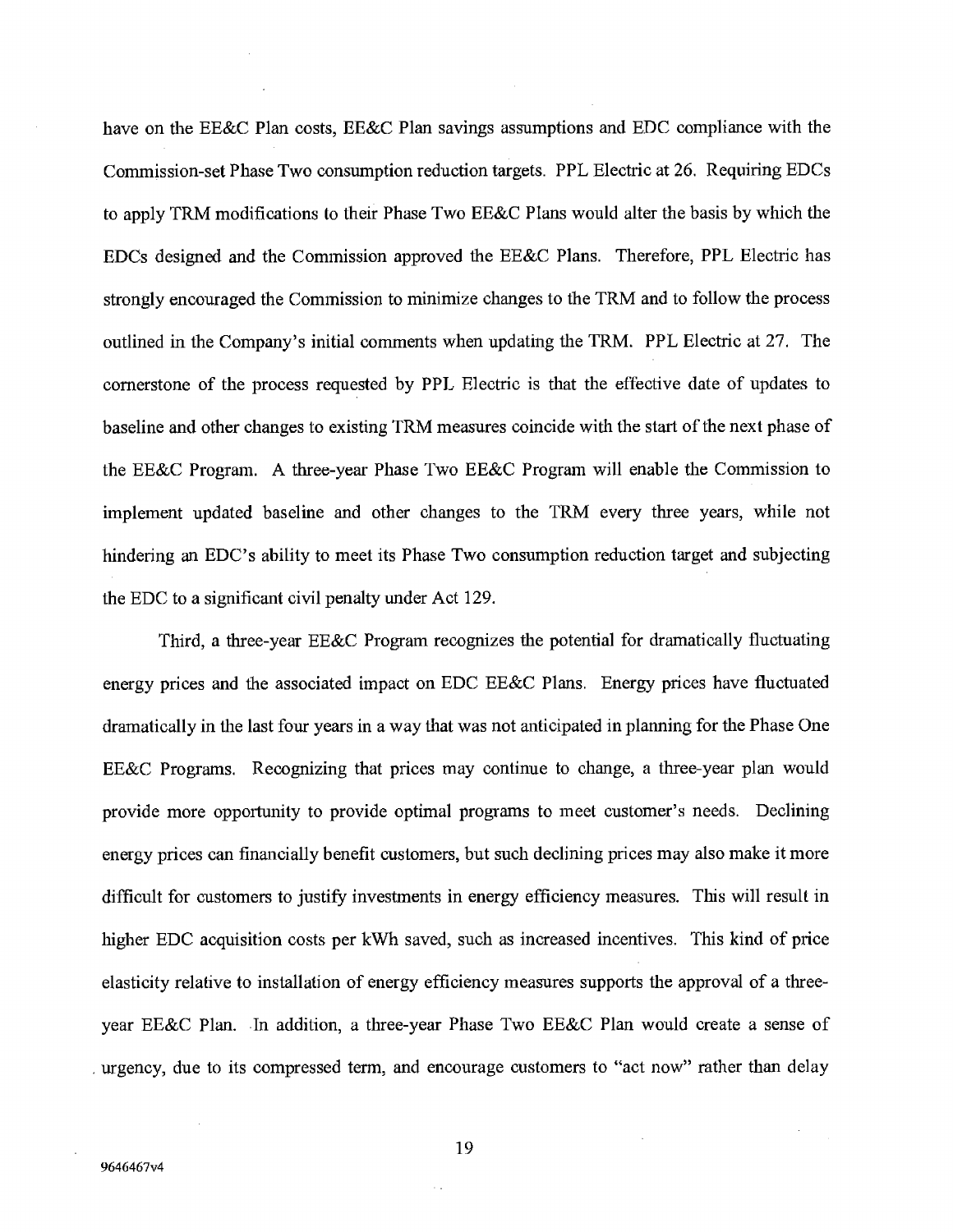participation in an EE&C Program, thereby providing better opportunity to engage customers and achieve targets.

For these reasons and those set forth in PPL Electric's April  $17<sup>th</sup>$  and initial comments,

the Commission should implement a three-year term for Phase Two EDC EE&C Programs.

# **C. THE COMPANY SUPPORTS ALLOWiNG EDCS TO ACCRUE SAVINGS DURING PHASE ONE AND THE ABILITY OF EDCS TO USE THOSE SAVINGS TOWARDS ANY PHASE TWO TARGETS**

Certain commenters seek to have the Commission limit the ability of EDCs to bank sayings from Phase One. See KEEA at 7. PPL Electric agrees with the Commission's proposal to allow an EDC to accrue savings, within the 2% revenue cap, beyond its 3% target during Phase One and to use those savings towards any Phase Two consumption reduction targets. Tentative Implementation Order at 29. Furthermore, PPL Electric agrees with the Commission that programs should continue, as applicable, during the transition from Phase One to Phase Two. For example, the Commission stated that it:

does not want a scenario to occur in which an EDC's specific program "goes dark" during Phase I, possibly creating confusion to its customers, retailers, and contractors. The Commission believes this could be harmful to both those parties and the market as a whole. Therefore, the Commission proposes to allow the EDCs to accrue savings beyond their three percent (3%) target during Phase I and to use those savings towards any Phase II consumption reduction targets.

Tentative Implementation Order at 29. PPL Electric concurs with the above quoted determination by the Commission. In addition, PPL Electric agrees with the Commission's determination that:

a smooth transition to Phase II is important to minimize transition costs from Phase I to Phase II and to limit ratepayer frustration and uncertainty in the EE&C programs.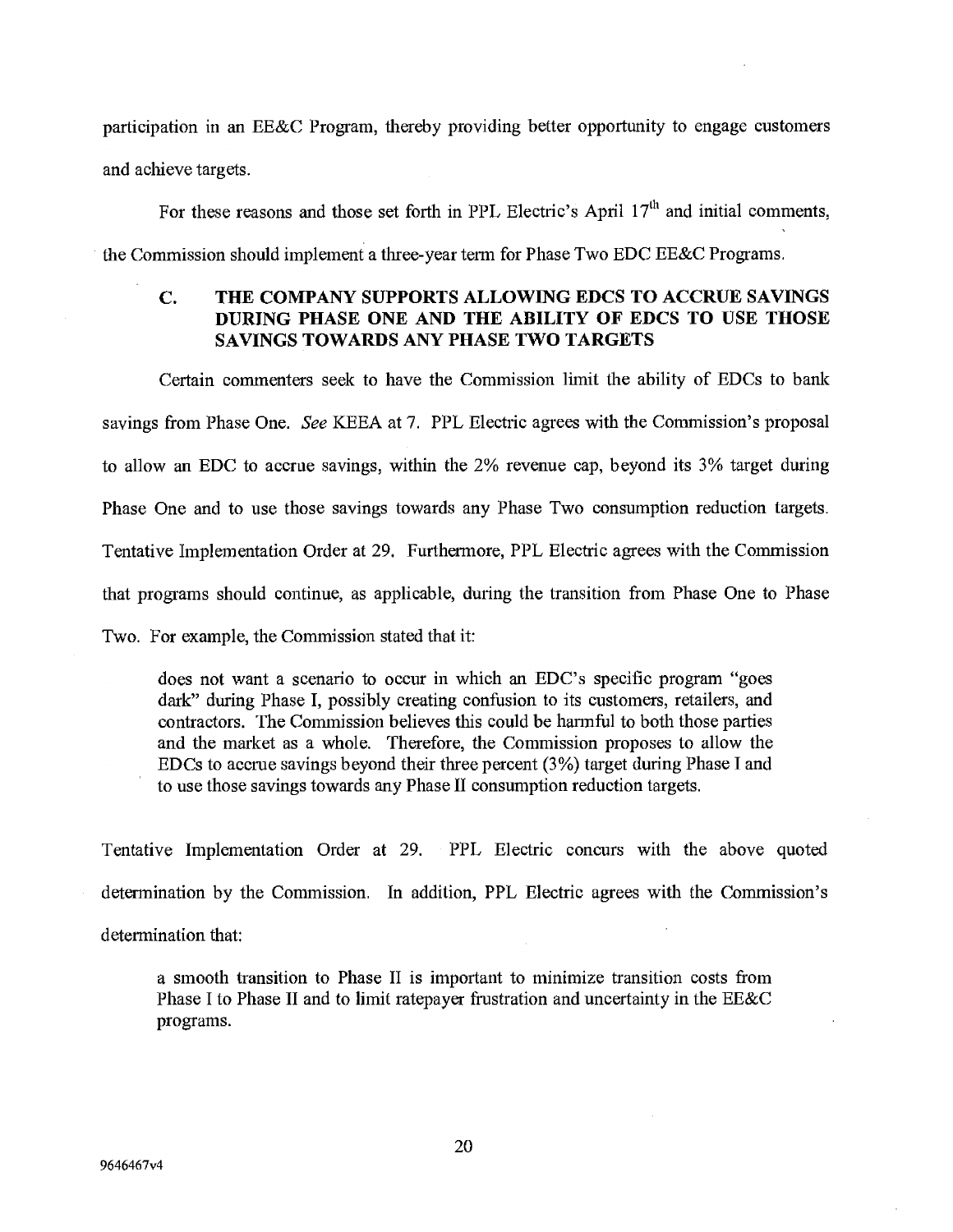As discussed further in Section II.F below, PPL Electric believes that a smooth transition is critical to the success of Phase Two, which is why it requested that the Commission revise its proposal and grant EDCs discretion to use existing CSPs for Phase Two, and not require a rebidding of all of the CSP contacts. PPL Electric at 33-36,

Although it is clear that the Commission intends to allow accrued savings beyond the 3% target during Phase One to be used for Phase Two, PPL Electric requests confirmation that EDCs will not need to reduce their Phase Two budgets in the event that Phase One savings are used for Phase Two. Furthermore, the Company requests that the Commission confirm that if an EDC exceeds the savings in its Phase One EE&C Plan, within the cost cap, the excess is not considered an "EE&C Plan Change" that must be approved by the Commission.

In its initial comments, PPL Electric requested that the Commission confirm that EDCs are permitted to apply Phase One over-compliance savings to Phase Two at the customer sector level, including the low-income and government/educational/nonprofit carve-outs. See PPL Electric at 21. PPL Electric reiterates this request. Specifically, the Company requests that the Commission confirm that if PPL Electric exceeds its Phase One government/educational/nonprofit sector target, said excess can be applied to the Phase Two government/educational/nonprofit sector target.

In addition, PPL Electric also requested in its initial comments, that the Commission allow EDCs the option to start incurring Phase Two costs in Phase One so that programs/measures can continue seamlessly from Phase One to Phase Two. *See* PPL Electric at 22. PPL Electric reiterates this request. Specifically, the Company seeks approval to start spending Phase Two funds before the Commission approves the Phase Two EE&C Plan, in order to prevent programs or sectors from going dark for an extended period. For example, if funds for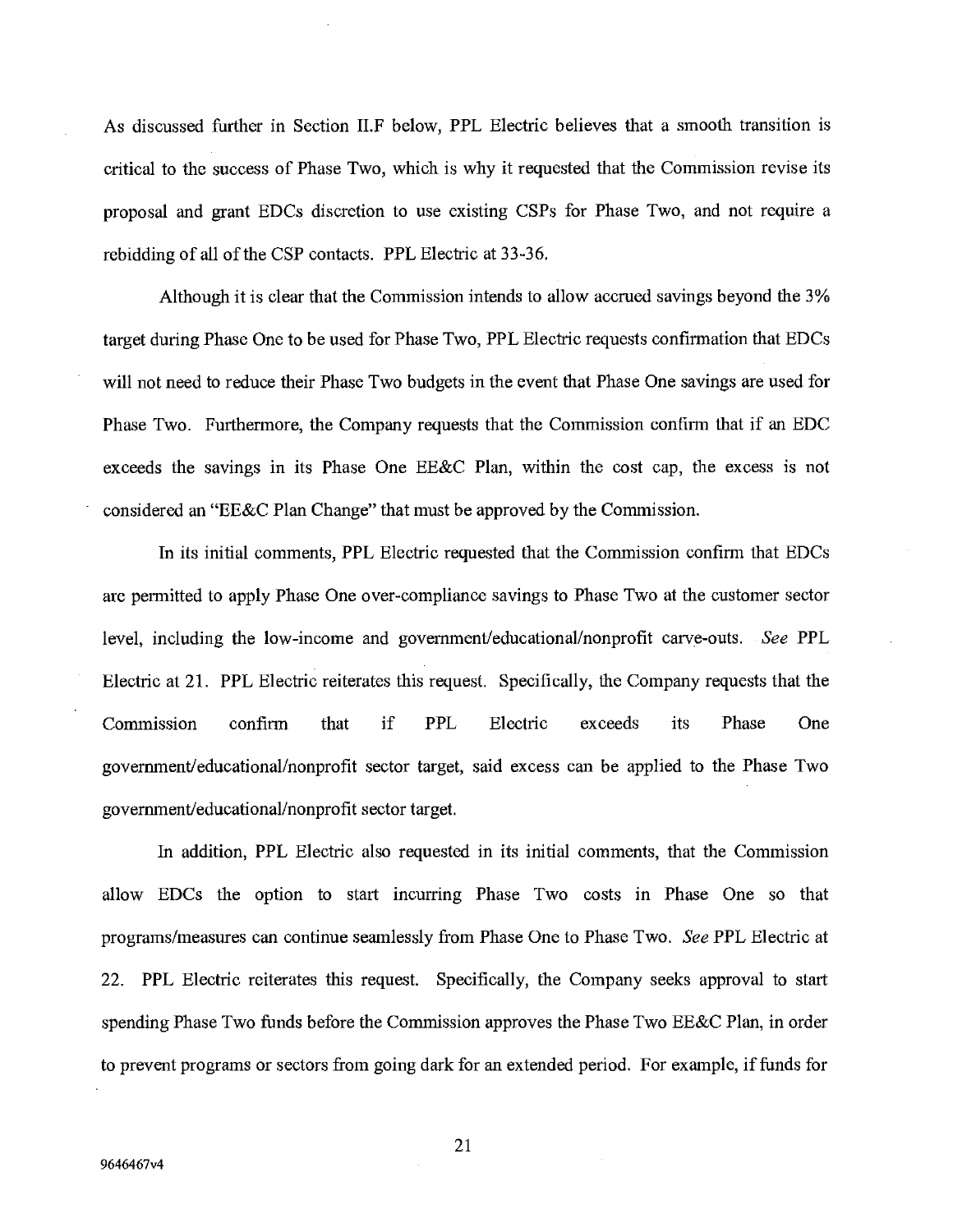large C&I programs for Phase One are fully committed by May 2012 and an EDC cannot use Phase Two funds, programs for that sector will go dark for a year. To mitigate the impact, of going dark, an EDC should be permitted to start incurring Phase Two costs (such as incentives and other program implementation costs) in Phase One to ensure a smooth transition from Phase One to Phase Two. Moreover, these expenditures and savings should be accounted for in Phase Two even though the customer's project occurred during Phase One.

#### **D. PHASE ONE SHOULD NOT BE EXTENDED BY THREE MONTHS**

In its Tentative Implementation Order, the Commission proposes a specific timeline for implementing Phase Two of the Act 129 EE&C Program. Tentative Implementation Order at 33. Specifically, the Commission set June 1, 2013 as the date that the Phase Two EE&C Programs begin. The OCA requests that the Commission extend the EDCs' Phase One EE&C Programs by three months to allow for the EDCs and stakeholders to develop, review and present recommendations in preparing the Phase Two EE&C Programs. OCA at 3. Further, the OCA states that a three month extension of the Phase One EE&C Programs would allow for the Commission and the parties to review the results and evaluation of the Phase One demand response programs. For the reasons set forth below, PPL Electric requests that the OCA's recommendation be rejected.

As discussed in Section II.B., above, PPL Electric supports the Commission's proposal to implement three-year Phase Two EE&C Programs. By implementing three-year Phase Two EE&C programs, the Commission, the SWE, EDCs and all interested stakeholders will have the ability to closely review the SWE' s evaluation of the Phase One demand response programs and to determine: (1) whether further demand response programs are appropriate; (2) whether the top 100 hours is the optimal methodology or if there is a more appropriate and cost-effective peak demand reduction model; and (3) to set new peak demand reduction targets, if necessary. As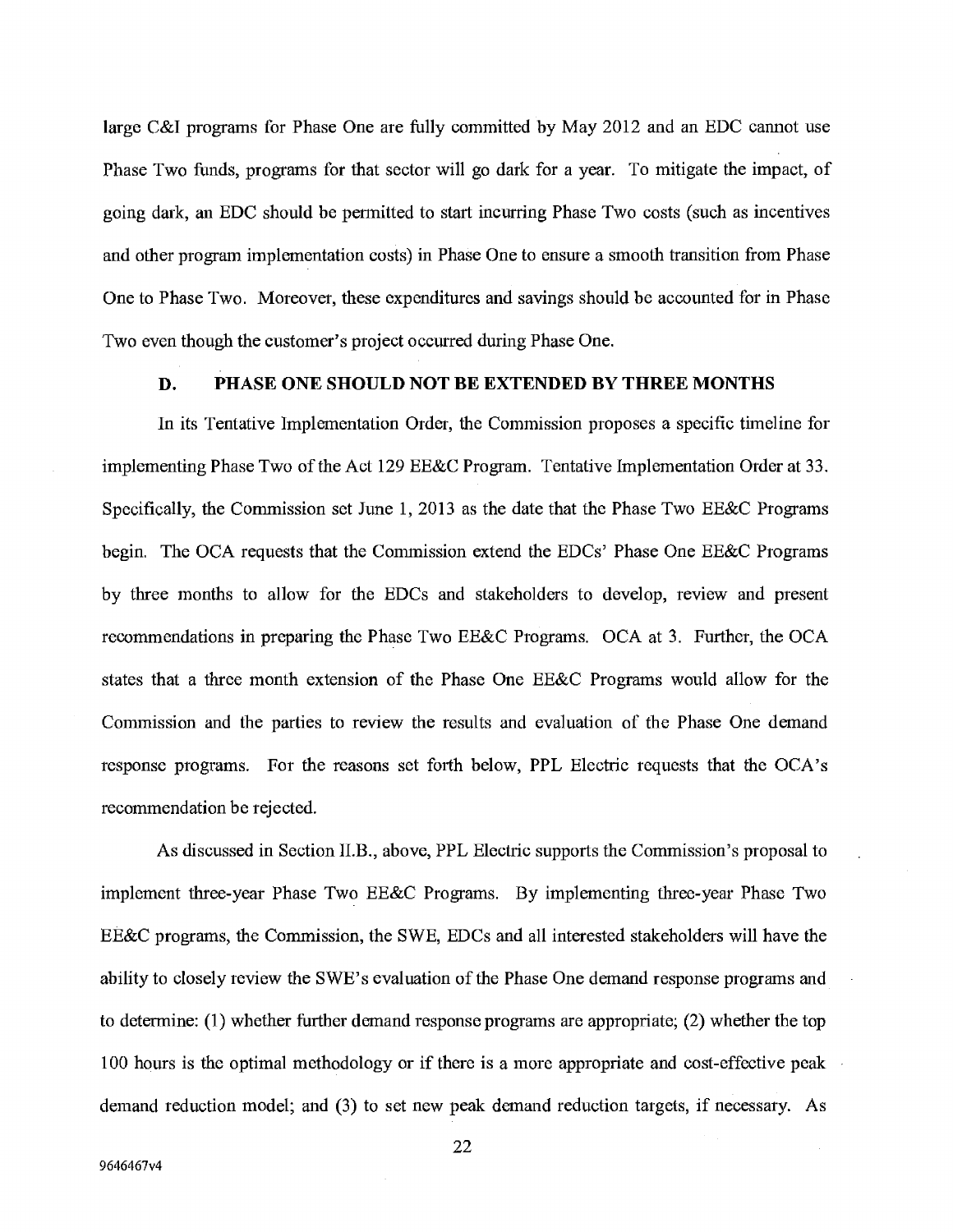addressed in PPL Electric's comments in this proceeding, there is no need for the Commission to require demand response programs in the EDCs' Phase Two BE&C Programs. Furthermore, Act 129 clearly provides that the length of the Phase One EE&C Programs correspond with the consumption and peak demand reduction targets that end on May 31, 2013. 66 Pa. C.S. § 2806.1 (c) and (d).

PPL Electric shares the OCA's support for an active stakeholder process. However, there is no need to delay implementing Phase Two to achieve this goal. Indeed, PPL Electric has already held two Phase Two EE&C Plan stakeholder meetings (a low-income and a general stakeholder meeting) where the Company discussed and sought input for programs to be included in its Phase Two EE&C Plan. In addition, the Company is meeting with individual stakeholders groups to solicit input for enhancements to existing programs/measures as well as for new programs/measures to incorporate into the Phase Two EE&C Plan.<sup>18</sup> The three month delay requested by the OCA is not necessary and will only serve to stall the momentum already generated by the EDCs and stakeholders. Moreover, PPL Electric has requested that the Commission permit EDCs to start incurring Phase Two costs (such as incentives and other program implement costs) in Phase One so that programs/measures can continue seamlessly from Phase One to Phase Two without "going dark."<sup>19</sup>

For these reasons, PPL Electric requests that the Commission reject the OCA's request to delay the implantation of Phase Two.

<sup>&</sup>lt;sup>18</sup> The Company met with low-income stakeholders on February 9, 2012 and has a follow-up meeting scheduled with this group on July 11, 2012. A general stakeholder meeting was held on June *5,* 2012, and another general stakeholder meeting will take place on August 8, 2012. In addition, as requested by stakeholders, PPL Electric is meeting with individual groups and is receiving comments relative to the Company's Phase Two EE&C Plan via a dedicated e-mail account (act129phasetwo@pplweb.com).

<sup>&</sup>lt;sup>19</sup> However, should the Commission determine to extend Phase One as recommended by the OCA, then the Company proposes that all costs incurred during the extension must be accounted for as "Phase Two" since PPL Electric likely will not have enough Phase One funding to accommodate three extra months of Phase One programs.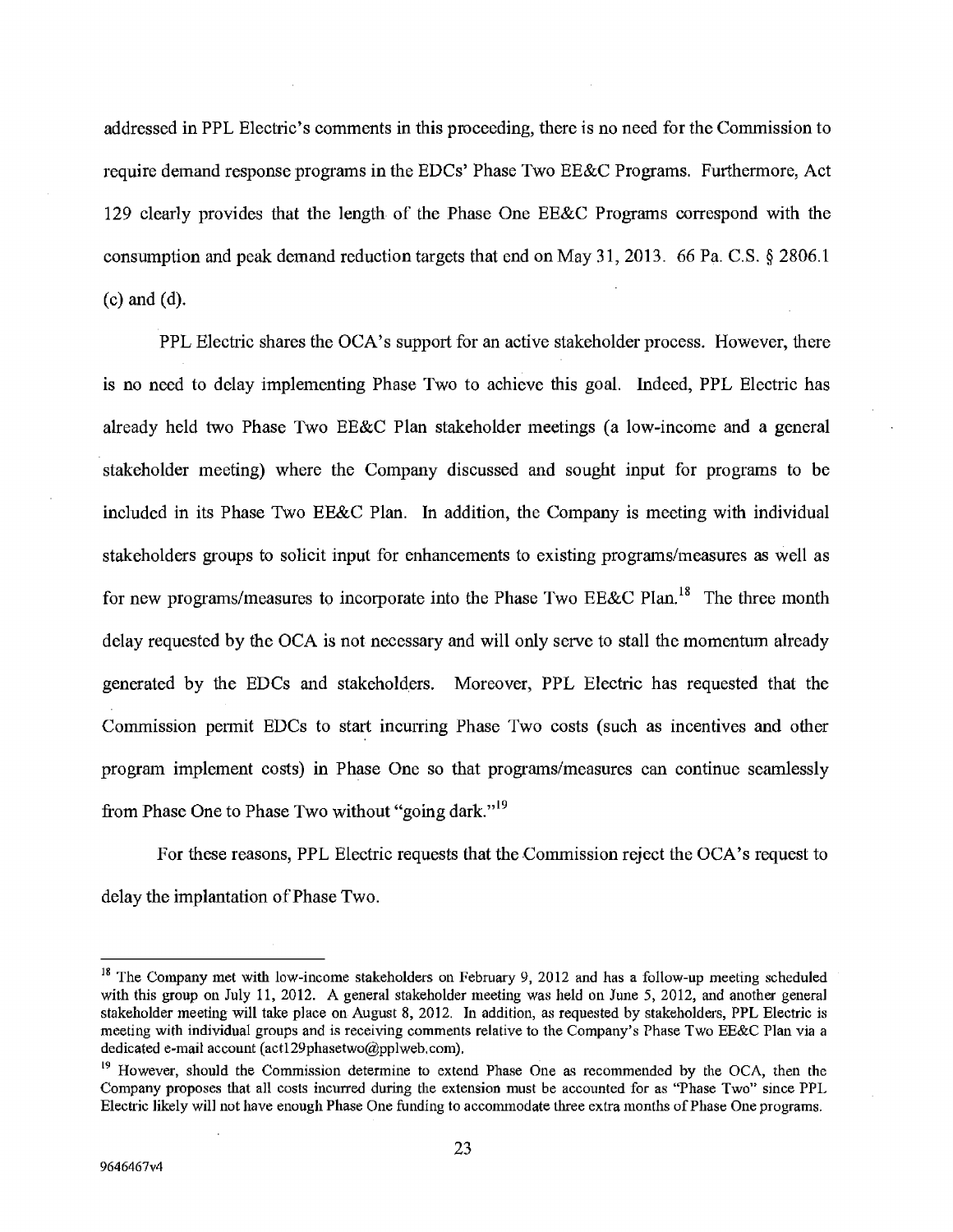### **E. PEAK DEMAND REDUCTIONS SHOULD NOT BE PART OF PHASE TWO**

In the Tentative Implementation Order, the Commission explained that it does not have the information required to detennine the cost effectiveness of the demand response programs and proposed to await the SWE's demand response study before proposing any possible demand response reduction program design for Act 129. Tentative Implementation Order at 15-16. PPL Electric and other commenters agree with the Commission that there should be no demand reduction compliance targets for Phase Two. PPL Electric at *15;* FirstEnergy Companies at 8; Duquesne Light at *5;* and Industrial Customers Group at 3. However, a number of commenters support the inclusion of demand response targets in the Phase Two EE&C Plans. *See, e.g., OCA*  at 9; EnerNOC at *5-7;* Joint DR Commenters at 8-14; Sierra Club at 9; PennFuture at 9; City of Philadelphia at 1; Representative George at 1; Trade Unions at 1; and Coalition for Low Income Groups at 1.

As noted above in Section II.B., PPL Electric supports the Commission's proposal to implement a three-year Phase Two EE&C Program. One of the reasons in favor of a three-year EE&C Program is to allow the Commission to complete the Act 129 required evaluation of the EDC's Phase One demand response programs to determine whether the benefits of the Phase One demand response programs exceed their costs. 66 Pa. C.S. §2806.1(d)(2). In addition, Section  $2806.1(d)(2)$  provides that, should the Commission determine to set additional incremental requirements for peak demand reductions, the required reductions are to be accomplished no later than May 31, 2017. 66 Pa. C.S.  $\S 2806.1(d)(2)$ . Therefore, if the Commission determines that an additional peak demand reduction compliance target is appropriate, the EDC's must implement demand response programs and achieve the peak demand reductions between June 1, 2016 through September 30, 2016 since that is the last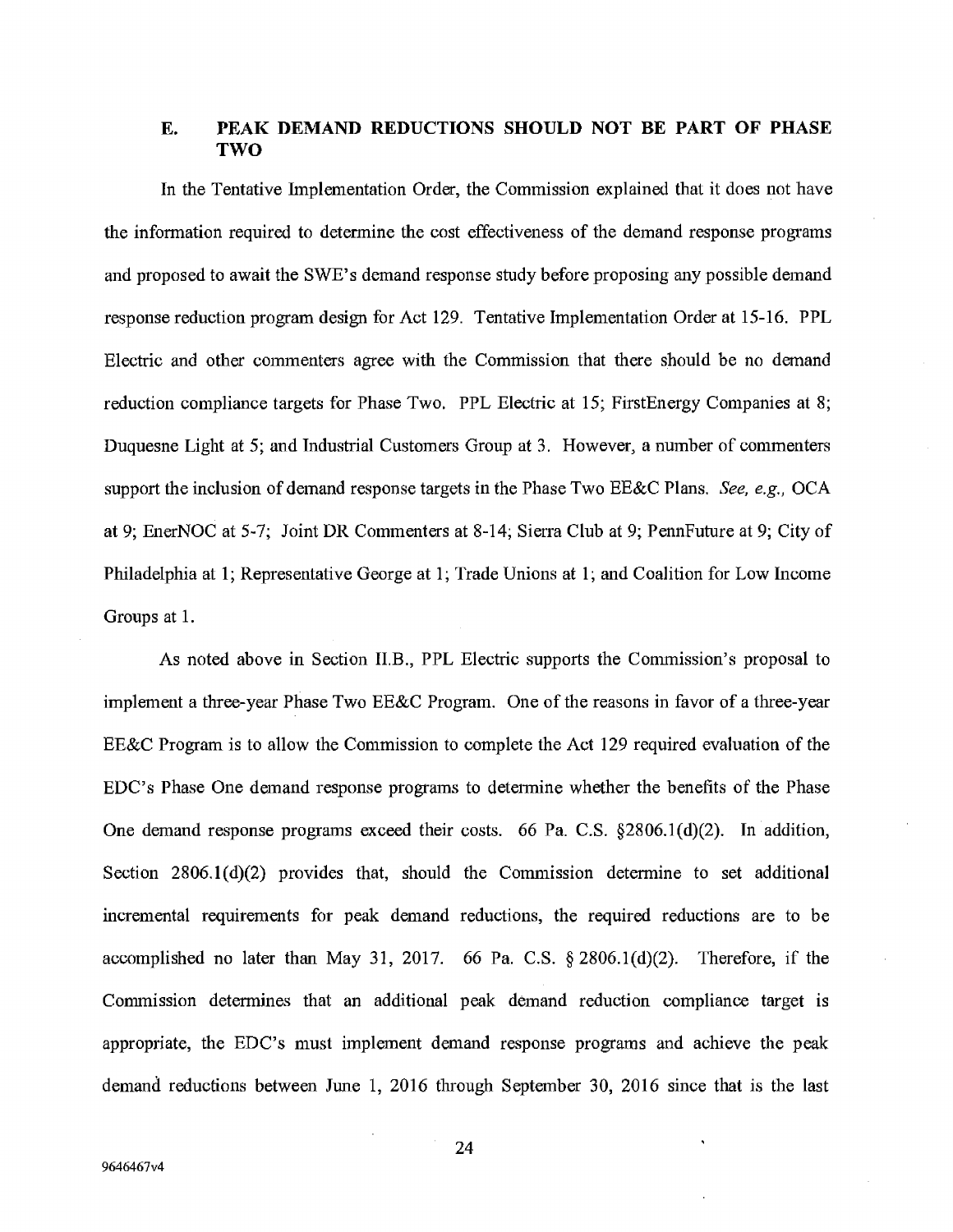summer before the May 31, 2017 compliance date.<sup>20</sup> If Phase Two is a three-year cycle that ends May 31, 2016, there will be a clear delineation between Phase Two (a three-year Plan, presumably with no peak load reduction target) and Phase Three.

Moreover, the SWE will not likely report the results of its evaluation of the Phase One demand response programs until April 201321 which is not in time for the scheduled *filing* of the EDCs' Phase Two EE&C Programs on November 1, 2012. Therefore, should the Commission determine in April 2013 that further demand response targets are warranted, the demand response compliance targets and the EDC demand response programs to achieve these targets should be considered and implemented in the Phase Three  $EE&C$  Programs.

The Commission should also consider demand reductions in light of the both the Retail Markets Investigation and the PJM Interconnection, LLC ("PJM") market. PPL Electric contemplates a future where energy suppliers provide not only capacity and energy, but also bundle demand reductions as part of their portfolio, especially for large customers. In fact, a market already exists for such within PJM and requiring EDCs to provide demand response can be viewed as interfering with that market.

For these reasons, PPL Electric continues to support the Commission's decision not to include demand response in the Phase Two EE&C Programs.

# **F. EDCS SHOULD NOT BE REQUIRED TO RE-BID EXISTING CSP CONTACTS**

In the Tentative Implementation Order, the Commission proposes to require EDCs to competitively bid all CSP contracts for Phase Two programs, regardless of whether the EDCs

<sup>&</sup>lt;sup>20</sup> Presumably, peak load reduction targets will continue to apply only for the summer period.

<sup>&</sup>lt;sup>21</sup> On the July 5, 2012 TWG conference call the EDCs were informed that the SWE is scheduled to issue the final demand response report in April 2013. The SWE is scheduled to issue an interim demand response report in November 2012 that presents secondary research on demand response cost-effectiveness testing, demand response program design, assessment of the top 100 hours, and a proposed a high-level demand response program design and cost-effectiveness model for future Act 129 programs.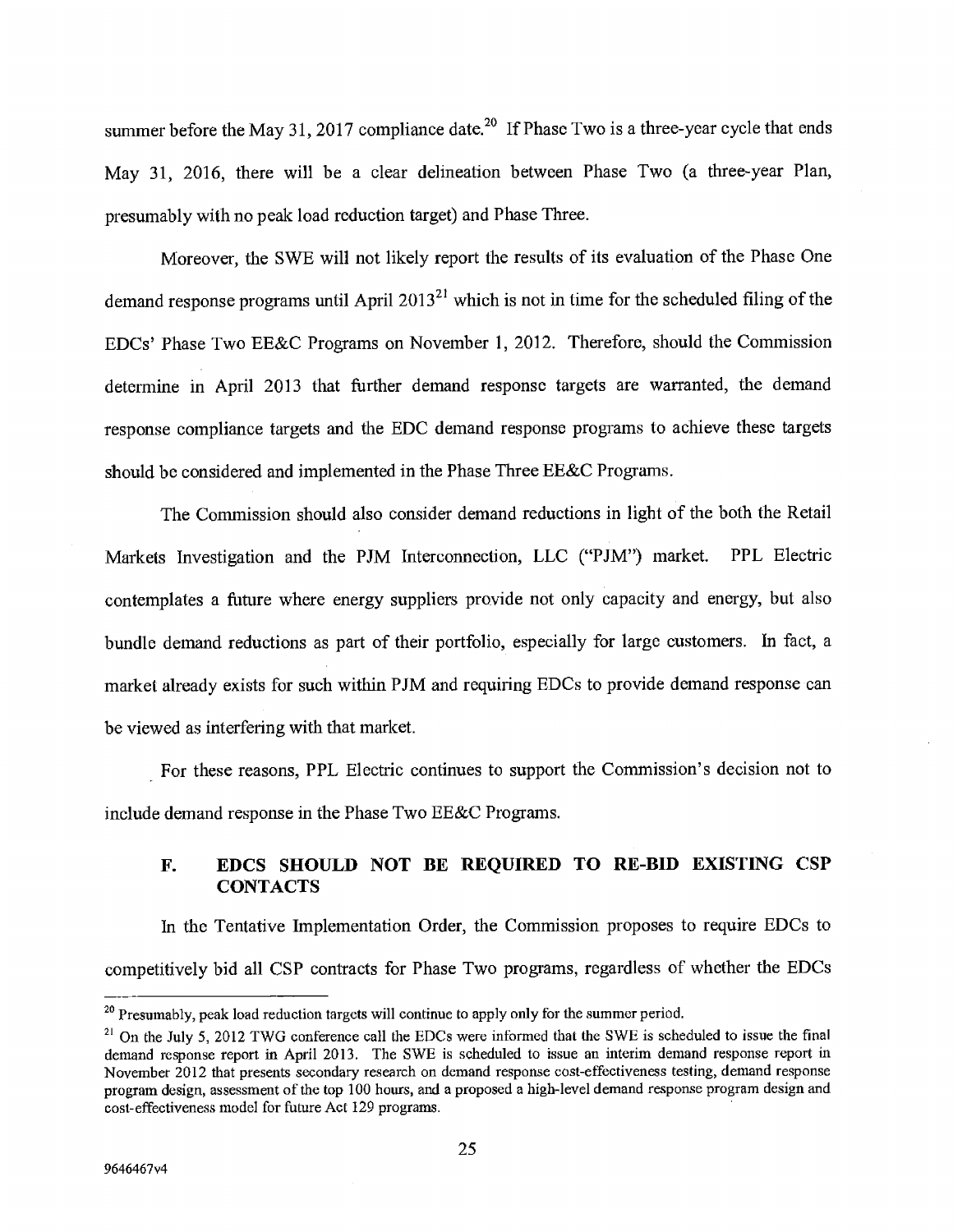have an existing contract with a CSP to provide services associated with existing programs and measures that will continue into Phase Two. Tentative Implementation Order at 52-53. In addition to PPL Electric, several commenters filed comments opposing the Commission's proposal to require EDCs to re-bid all CSP contracts for Phase Two. PPL Electric at 33-36; OCA at 20-21; Ecova at 2-3; FirstEnergy Companies at 18-19; PECO at 18-19; EAP at 19-20; and Duquesne Light at 11-12. After reviewing all the comments filed in response to the Commission's Tentative Implementation Order, PPL Electric did not identify any comments in support of the Commission's proposal.

As noted in the Company's previous comments at these dockets, it is vital that the transition from Phase One EE&C Programs to Phase Two be seamless. PPL Electric at 22-23, and 25; PPL Electric April  $17<sup>th</sup>$  Comments at  $19 - 21$ . Therefore, PPL Electric requested that the Commission permit EDCs the option to continue their currently approved contracts with CSPs in Phase Two. In support of this request, PPL Electric noted that: (1) the existing EDC/CSP contracts were competitively bid and reviewed by the Commission; (2) the start-up costs for the existing EDC/CSP contracts were amortized during Phase One and if EDCs are required to rebid these contracts, start-up costs would be incurred for a second time for existing programs and/or measures; (3) the EDCs and CSPs have established relationships, systems, processes and controls during the Phase One EE&C Programs and it would be costly and time consuming for EDCs to replicate these with new CSPs; (4) the replacement of CSPs for existing Phase One programs/measures that will remain a part of Phase Two would be costly and impractical; and *(5)* the new Phase Two CSP contracts would have to be in place prior to the start of the Phase Two EE&C Programs to ensure a quick, smooth and seamless transition, however, the tight timeframe between the submittal of EDCs' Phase Two EE8C Programs on November 1, 2012,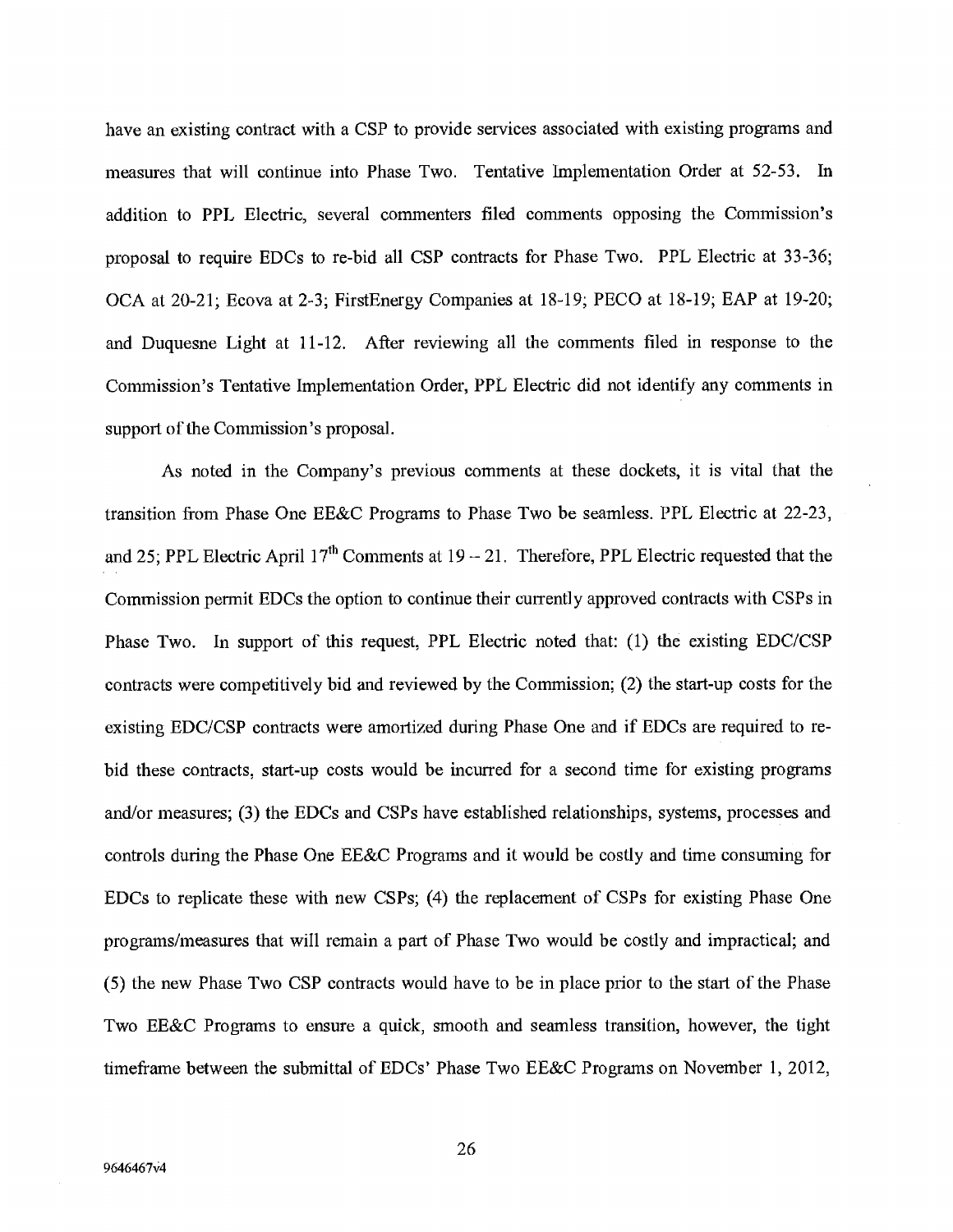Commission approval by February 28, 2012, and the launch of Phase Two programs in June 2013, is insufficient to obtain all new CSPs and develop new systems and processes.

As noted above, many commenters stated their opposition to requiring EDCs to competitively bid all CSP contracts for Phase Two programs, regardless of whether the EDCs have an existing contract with a CSP associated with existing measures that will continue into Phase Two. Indeed, in its comments the OCA states that:

Requiring a disruption of these networks without a showing that there is a performance issue might not be cost-effective. The OCA submits that EDCs are working closely with the CSPs and know the market. EDCs are in the best position to determine if a rebid of a CSP contract is necessary or appropriate for a program that will continue into Phase II.

OCA at 20-21.

Again, it is imperative for the success of the Phase Two EE&C Programs that the transition from Phase One to Phase Two be seamless. Providing EJJCs with the discretion to maintain performing CSPs for those programs that will remain in the Phase Two EE&C Plans will make the transition smoother and faster. This is particularly true for implementing a threeyear Phase Two EE&C Program. For any new programs/measures, PPL Electric will follow its current Commission-approved RFP process to the extent it determines that is necessary to re-bid for an existing CSP function.

In addition, PPL Electric notes that CSPs provide a wide array of support services to EDCs. For instance, CSPs provide computer systems to measure and track savings and to issue rebates. These services are critical to the success of the EDC EE&C Plans. If EDCs are required to replace these CSPs, it will result in potentially serious disruptions in service and result in unnecessary spending that could be channeled to energy saving customer applications.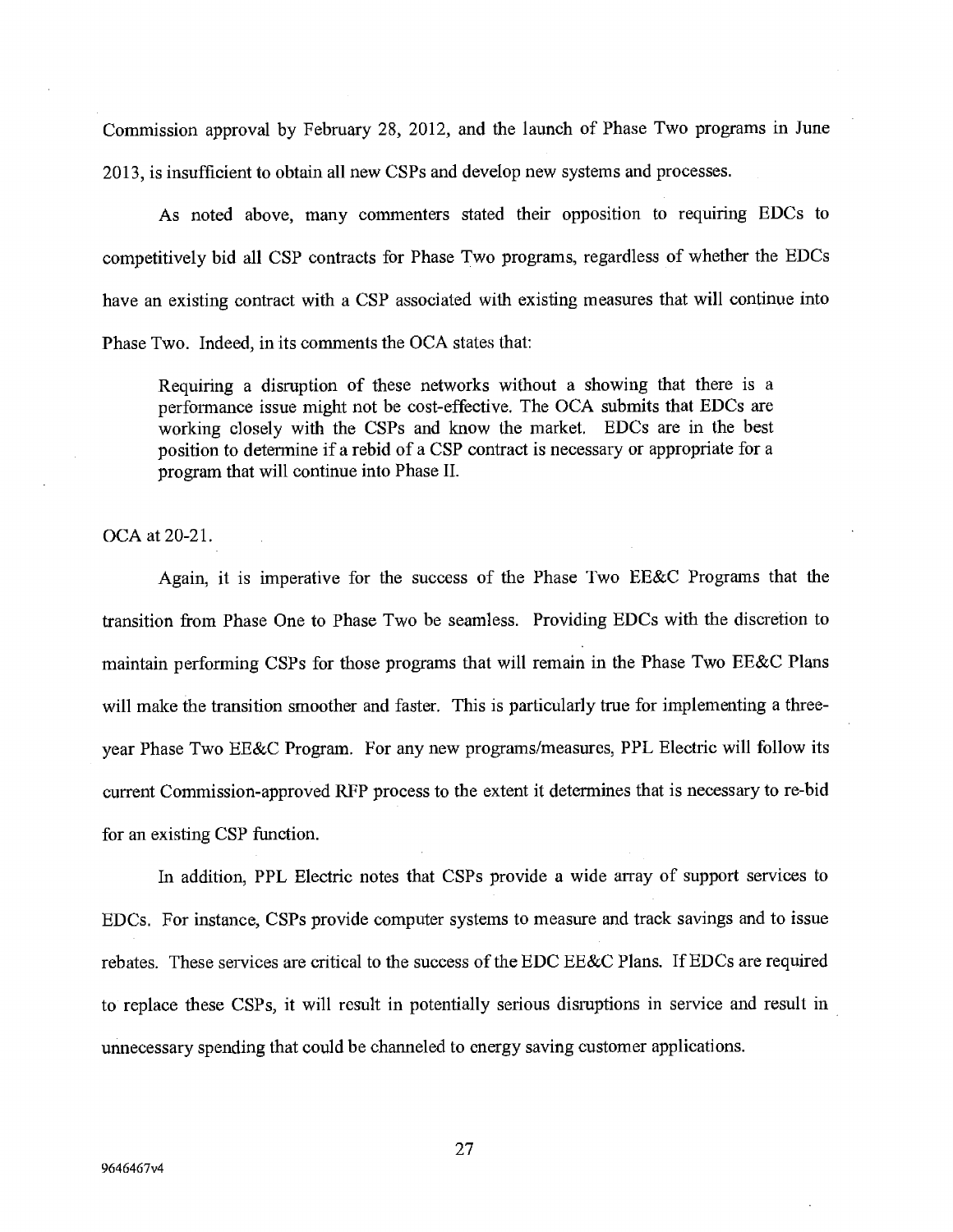For the reasons set forth above, PPL Electric requests that the Commission permit EDCs the discretion to use existing CSPs for the Phase Two EE&C Programs. However, as set forth in the Company's initial comments, to the extent that the Commission wants the opportunity to review an EDC's decision to maintain an existing CSP for its Phase Two EE&C Program, PPL Electric offers the following alternative. Specifically, PPL Electric proposes that the Commission allow EDCs, on a case-by-case basis, to retain existing CSPs that are performing well in the EDC's Phase One EE&C Plan. For example, an EDC could document that: (1) the CSP had achieved or exceeded the goals or services stated in the Phase One contract; and/or (2) that the CSP performed the services at or under the contract budget and subsequent amendments. Further, the EDC, would submit any revisions to the previously approved CSP contract to the Commission for review and approval. Where existing CSPs are performing well, this option would permit the EDCs to avoid any unnecessary delay and start-up costs associated with rebidding CSP contracts and implementing new CSPs.

# **G. THE COMMISSION SHOULD MAINTAIN THE EXISTING LOW-INCOME CARVE-OUT AS PROVIDED FOR IN ACT 129**

The Commission, in the Tentative Implementation Order proposes that each EDC's Phase Two EE&C Plan obtain a minimum of *4.5%* of the consumption reduction requirements from the low-income sector. Tentative Implementation Order at 23. Several commenters support the Commission's proposed low-income carve out. *See, e.g., OCA at 15-17* and CAUSE-PA *5-6.*  As fully explained in its initial comments, PPL Electric recommends that the Commission maintain the existing low-income carve-out and that it continue to be based, for Act 129 compliance purposes, upon a proportion of measures available. Moreover, it is important to note that EDCs already provide significant low income programs separate from Act 129 and in concert with the Act, and this multifaceted approach is effective.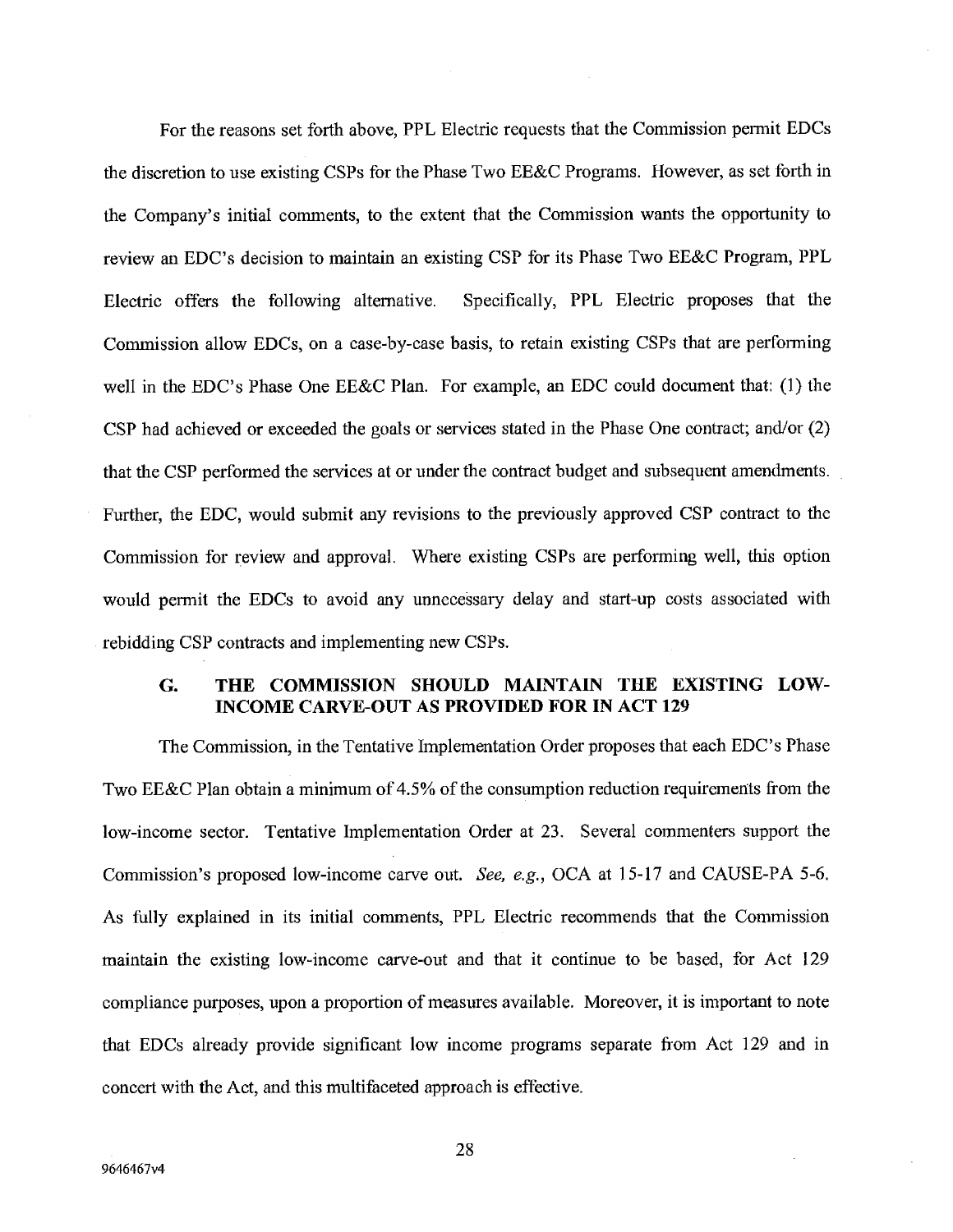As PPL Electric, stated in its initial comments, *if* the Commission decides to implement its proposal for the Phase Two EE&C Programs, PPL Electric would support the Commission's proposal for a low-income savings carve-out of *4.5%* of an EDC's required total savings compliance target within the following parameters:

- Low-income participation in non low-income programs qualifies in meeting this carve-out, as noted in the Tentative Implementation Order.
- EDCs are not required to income-qualify participants in non low-income programs. EDCs can determine low-income participation in non low-income programs through customer self-reporting (such as check boxes on the rebate application), surveys, secondary research (such as census data), or other methods that are defined in the EDC's Evaluation Plan and approved by the SWE.
- Low-income households at or below 250% of the Federal Poverty Income Guidelines qualify toward this low-income carve-out, as proposed in the Tentative Implementation Order.
- EDCs are not required to offer higher rebates for low-income participants in non lowincome programs than is offered for non low-income participants.

PPL Electric at 20-21.

### **H. EDCS SHOULD NOT BE REQUIRED TO PARTNER WITH ANY SPECIFIC ENTITY REGARDING POTENTIAL MULTIFAMILY HOUSING MEASURES**

In response to prior comments requesting that EE&C Programs include measures targeting multifamily housing, in the Tentative Implementation Order the Commission proposes that multifamily housing be given special emphasis and consideration within the government/educational/nonprofit sector. Tentative Implementation Order at 20-22. In addition, the Commission encouraged EDCs to recognize the available potential for energy savings present in multifamily housing and develop strategies and programs to sufficiently address this opportunity within their Phase Two EE&C plans.<sup>22</sup> *Id.* In preparing its Phase Two EE&C

 $22$  As requested by the Company in its initial comments, PPL Electric requests that the Commission clarify that the inclusion of measures targeting multifamily housing arc to be applicable for low-income customers only. PPL Electric at 17.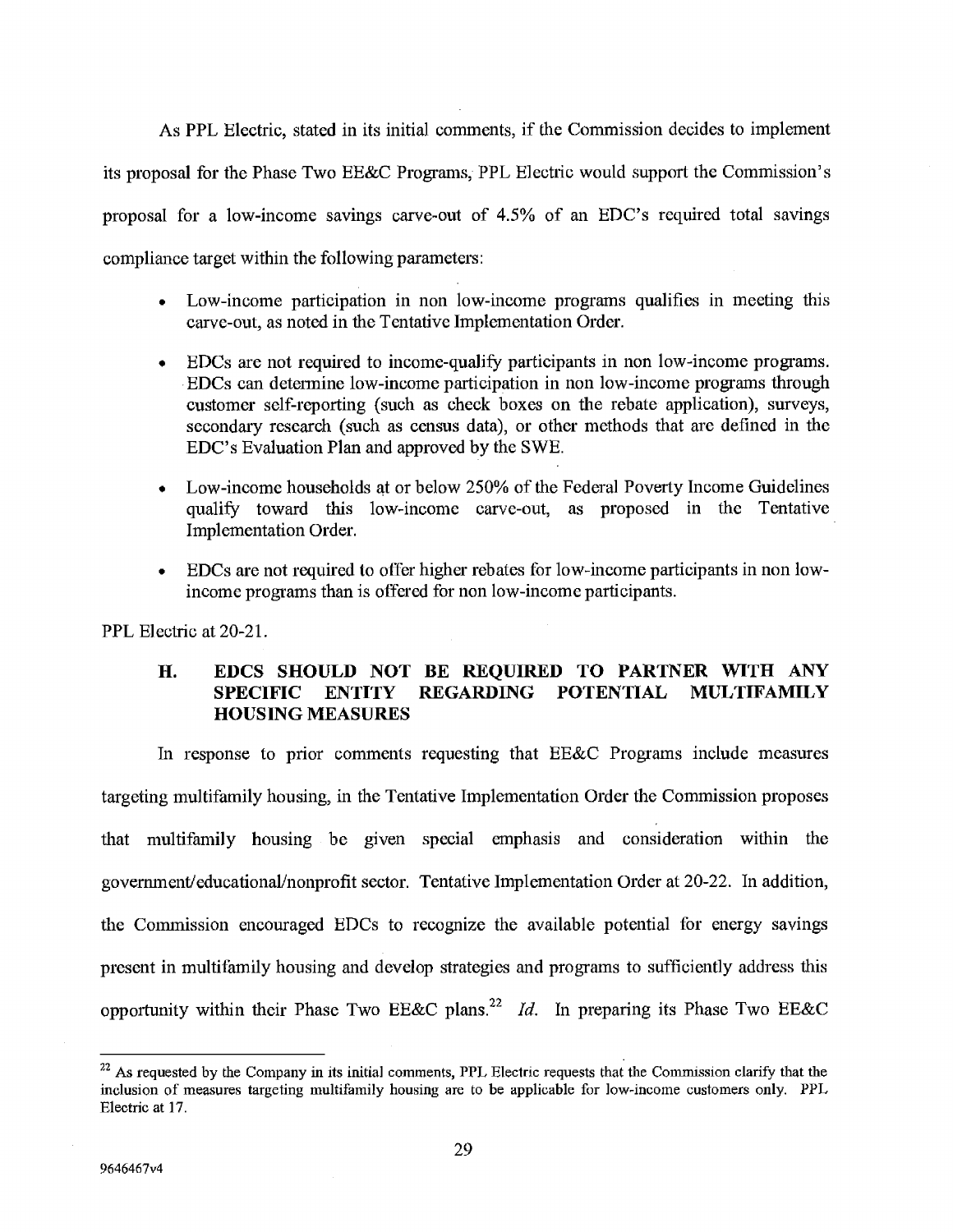Program, PPL Electric will investigate the potential for programs/measures to targeting lowincome master metered multifamily housing.

En its comments, PHFA requests that the Commission require EDCs to coordinate with PHFA in administering program for multifamily affordable housing. NHT/PHFA at 4-5. PPL Electric welcomes the opportunity to voluntarily coordinate with interested stakeholders that have input. However, PPL Electric does support EDCs being required to coordinate with a specific named stakeholder or CSP.<sup>23</sup> If PPL Electric determines to include measures for lowincome multifamily housing, it will work to have the most effective and beneficial program possible. If the Company offers a multifamily program, PPL Electric may need to contract with a CSP to manage this program. In that case, consistent with Act 129, PPL Electric would competitively bid to identify potential CSPs for this new program(s). *See 66 Pa. C.S. §*  2806.1(a)(10), 2806.2(a). Therefore, any agency or organization at that time would have the opportunity to bid on that work.

In the Tentative Implementation Order, the Commission proposed that multifamily housing be given "special emphasis and consideration." Tentative Implementation Order at 21. In addition, the Commission stated its belief that multifamily housing could assist EDCs in attaining the government/educational/nonprofit carve-out. *Id.* PPL Electric requests that the Commission clarify that if multifamily master metered housing measures are for the low income sector, that these measures can be included as parts of any low income carve-out requirement. Alternatively, if the multifamily housing measures are to be within the government/educational/nonprofit sector, the Commission should clarify whether some or all of

<sup>&</sup>lt;sup>23</sup> PPL Electric believes that an entity such as PHFA meets the definition of a CSP and, therefore, would have to be competitively bid.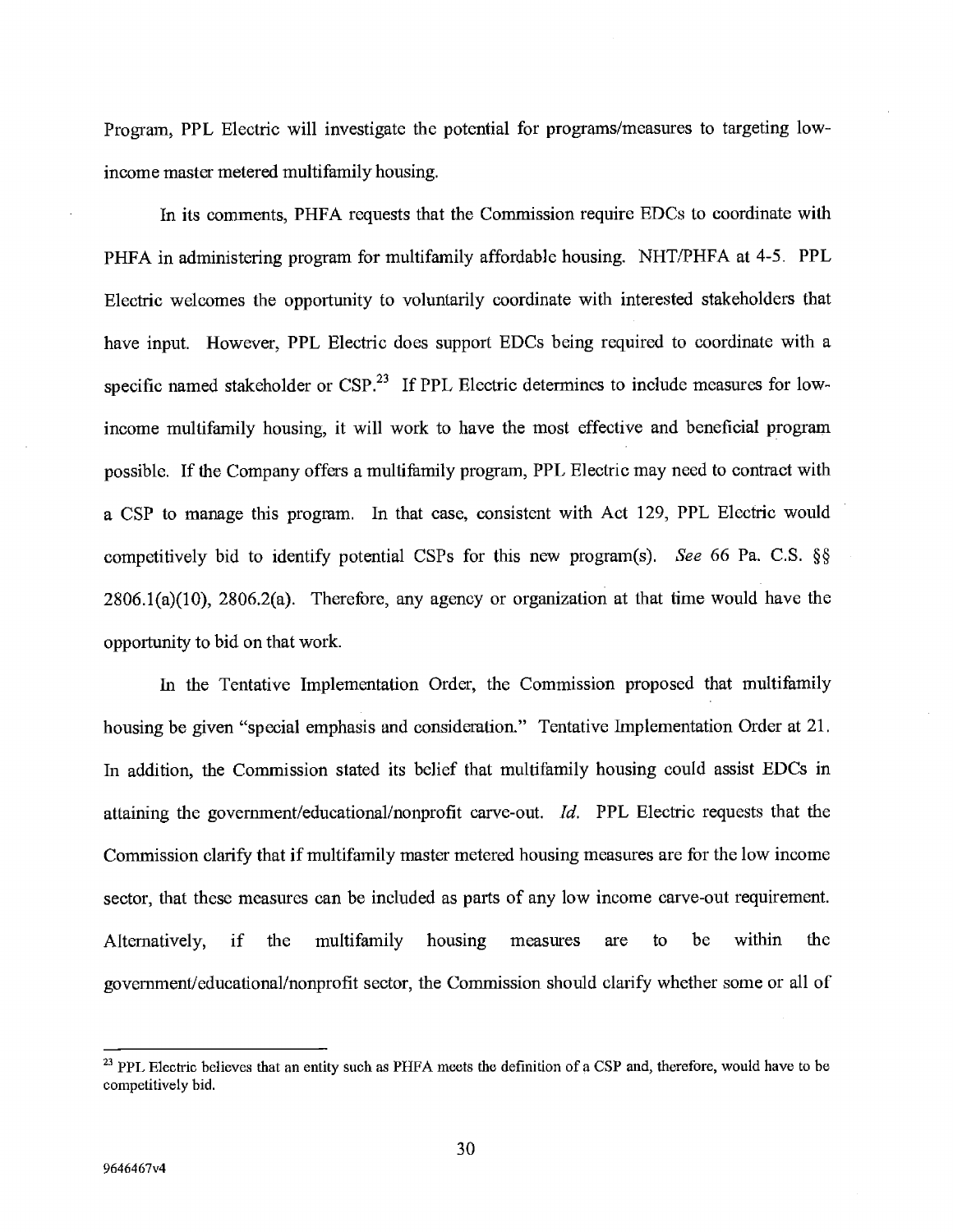the measures could be considered as part of the low-income carve-out or if the measures are to only be considered as part of the government/educational/nonprofit sector carve-out.

# **I. THE ACT 129 PENALTIES ARE NOT APPLICABLE TO CUSTOMER SECTOR CARVE-OUTS**

In the Tentative Implementation Order, the Commission proposed specific consumption targets and peak demand reduction requirements for the government/educational/nonprofit sector and the low-income sector. See Tentative Implementation Order at 18-20, 23-26. However, the Commission explained that the carve-outs for these sectors would not be subject to the penalties prescribed under 66 Pa.C.S. § 2806.1(f), which subjects EDCs to penalties for failing to achieve the reductions in consumption required under subsections 66 Pa.C.S. § 2806.1(c) or (d). See 66 Pa. C.S. § 2806,1(f)(2). The Commission stated that while the carve-out for the government/educational/nonprofit sector is a portion of the consumption reduction requirements under 66 Pa. C.S. § 2806.1(c) and (d), the carve-out is specifically prescribed under subsection (b), 66 Pa. C.S. § 2806.1(b)(1)(i)(B), which is separate and apart from subsections (c) and (d), 66 Pa. C.S. § 2806,1(e) and (d). The Commission applied the same analysis to its proposed carveout for the low-income sector (albeit Act 129 does not contain the specific carve-out for the lowincome sector that the Commission proposed in the Tentative Implementation Order).

Several commenters in this proceeding have asserted that the carve-outs proposed by the Commission, if required in Phase Two, should be subject to the Act 129 penalties. See KEEA at 9; Sierra Club at 9; SEDA-COG at 7-8. These commenters argue that since the carve-outs are a subset of the over all reductions targets, the carve-outs should be subject to the penalty provisions of Act 129.

The Commission should reject the assertion that the penalty provisions of Act 129 are applicable to the carve-outs for the government/educational/nonprofit sector or the low-income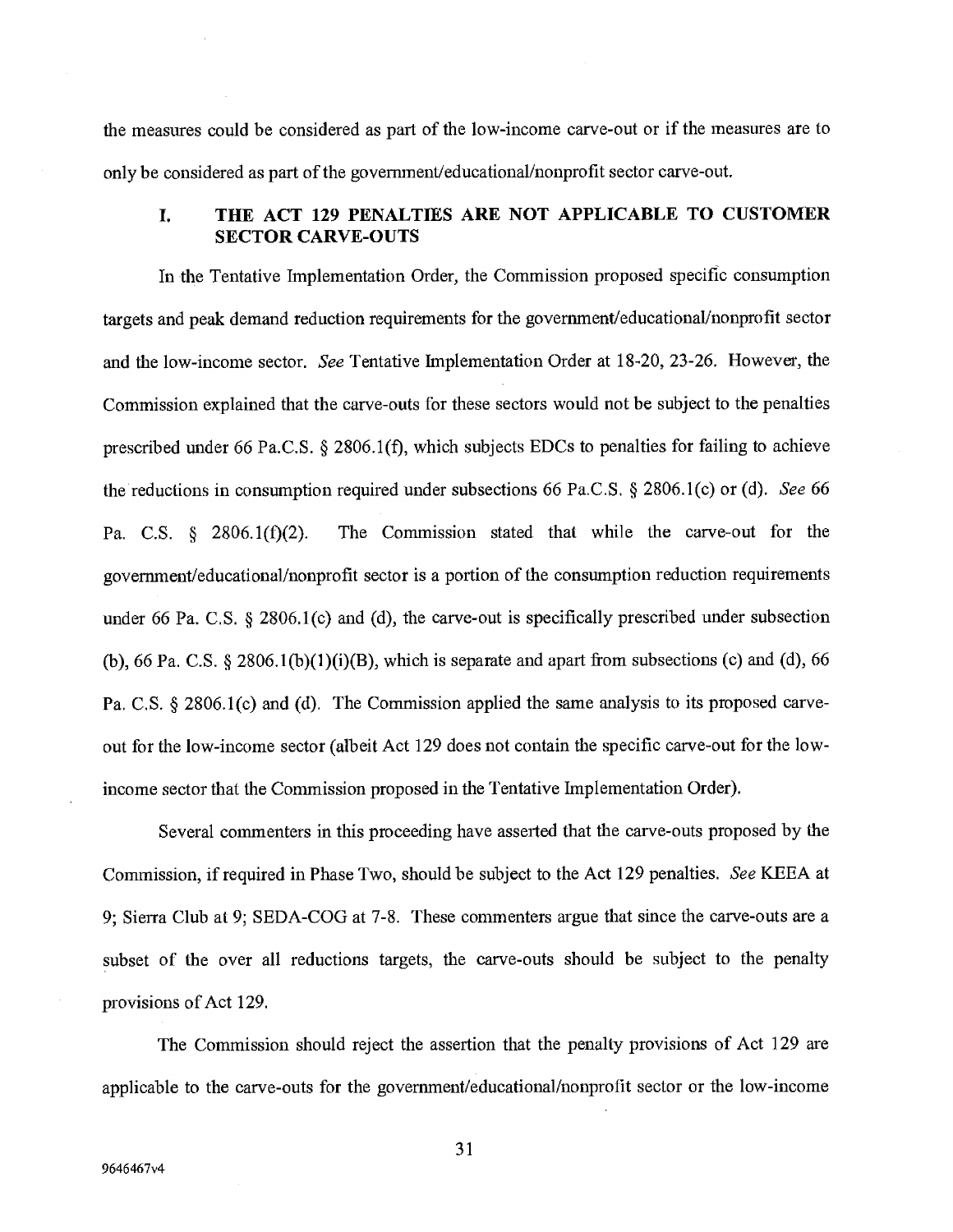sector. The penalty provisions of Act 129 are very specific. First, Act 129 contains a \$100,000 per day penalty for the failure to submit a plan (or for the failure to submit a revised plan). 66 Pa. C.S. § 2806.1(f)(1). Second, Act 129 contains penalties applicable to an EDC that "fails to achieve the reductions in consumption required under subsections (c) or (d)." 66 Pa. C.S. § 2806.1(f)(2). Specifically, Act 129 provides that an EDC will be.subject to a "civil penalty not less than \$1,000,000 and not to exceed \$20,000,000 for failure to achieve the required reductions in consumption under subsection (c) or (d)." 66 Pa. C.S.  $\S 2806.1(f)(2)(ii)$ .

Significantly, the 10% carve-out for the government/educational/nonprofit sector is contained in subsection "(b) Duties of Electric Distribution Companies" of Act 129, not in subsections *(C)* or (d). *See* 66 Pa. C.S. § 2806.1(b)(1)(i)(B). Furthermore, the provision requiring the Act 129 plans to include specific energy efficiency measure for the low-income sector, proportionate to those households' share of the total energy usage in the service territory is also contained in subsection (b).<sup>24</sup> Therefore, the plain text of Act 129 states that the penalty provisions under the Act only apply to the required reductions in consumption under subsections (c) or (d) of Act 129. The penalty provisions of Act 129 exclude an EDC's requirements under subsection (b), such as the carve-outs for the government/educational/nonprofit sector or the low-income sector from the penalties. Consequently, the penalty provisions in 66 Pa. C.S. §  $2806.1(f)$  do not apply to the proposed carve-outs. For the Commission to impose the Act 129 penalties on the carve-outs in subsection (b) would violate the clear text of the statute.<sup>25</sup>

<sup>&</sup>lt;sup>24</sup> See 66 Pa. C.S. § 2806.1(b)(1)(i)(G). As discussed in PPL Electric's initial comments (at 19), the Company recommends that the low-income carve-out not be modified for the Phase Two EE&C Programs and that the Commission continues to follow the standard established in Act 129. However, to the extent that the Commission does revise the low-income carve-out, such a requirement would be proscribed under subsection (b) of Act 129.

<sup>25</sup>*See Wertern Pennsylvania Water Co. v. Pa. P.U.C., 471* Pa. 347, 370 A.2d 337 *(1977)* (aclmimstrative agencies are creatures of the legislature and have only those powers which have been conferred by statute); *Pennsylvania Nat? Guard v. Workmen's Compensation Appeal Board, 63 Pa. Cmwlth., 437 A.2d 494 (1981), rev'd on other grounds, 510 Pa.* 348, 508 A.2d 292 (1986) (an administrative agency may exercise only those powers which the legislature has conferred by clear and unmistakable language).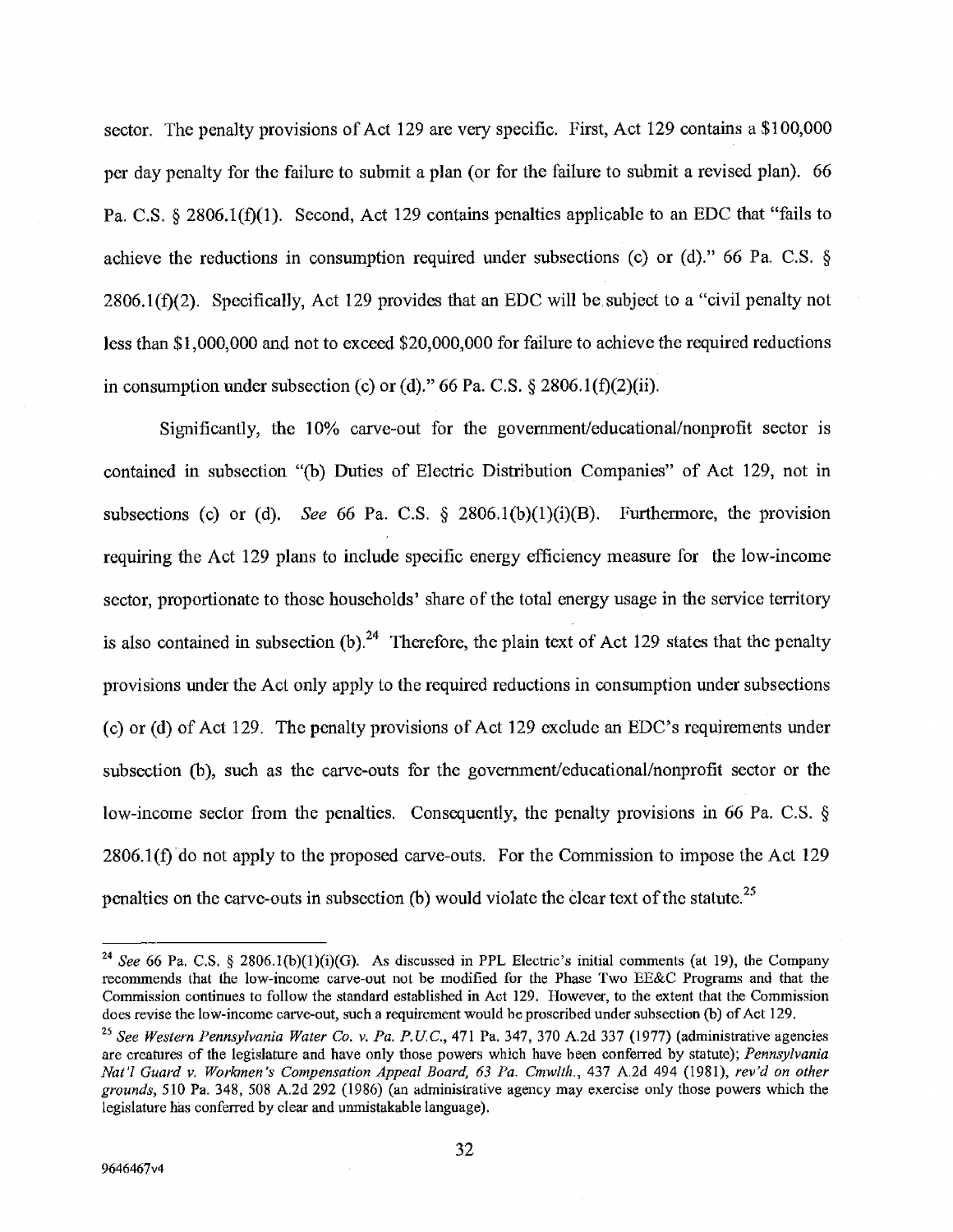Furthermore, the contention that because the carve-outs are a subset of the overall reduction targets and, therefore, the Act 129 penalty provision applies is without merit. Subsection (b) of Act 129, "Duties of Electric Distribution Companies," contains a list of requirements applicable to each EDC's EE&C Plan. *See* 66 Pa. C.S. § 2806.1(b)(1)(i)(B). This section of Act 129 is essentially a check list for EDCs to follow when formulating their plans as well as a set of minimum requirements for the Commission to look to when evaluating a proposed EE&C Plan. Subsection (b) of Act 129, does not contain the statutorily mandated reductions in consumption and demand to be achieved by specific dates. Such mandates are in subsections (c) or (d) of Act 129. The legislature was specific in the Act 129 penalty provisions that such sanctions are only to apply to the mandated target in subsections (c) and (d). If the legislature had wanted to penalize EDCs for not meeting the plan requirements contained in subsection (b) it would have stated so in the text of Act 129.

Furthermore, certain commenters also request that the Commission implement penalties for interim or annual targets. Citizen Groups at 10. As stated above, PPL Electric opposes the implementation of interim or annual targets, and the Company also opposes any potential penalties associated with interim and annual targets. Penalties for any interim or annual target are inappropriate because an EDC could miss a target in year one of Phase Two and be required to pay a penalty. In year two, the EDC could exceed its target, with a total amount of savings that both made up for the year one deficit and met or exceeded the targets year two. Then in year three the EDC could meet its target. In this scenario, the EDC would end up having to pay a penalty for year one even though it exceeded the target in year two and satisfied the final overall target for the phase. Such a result is inappropriate and would penalize an EDC even though it met its Act 129 targets.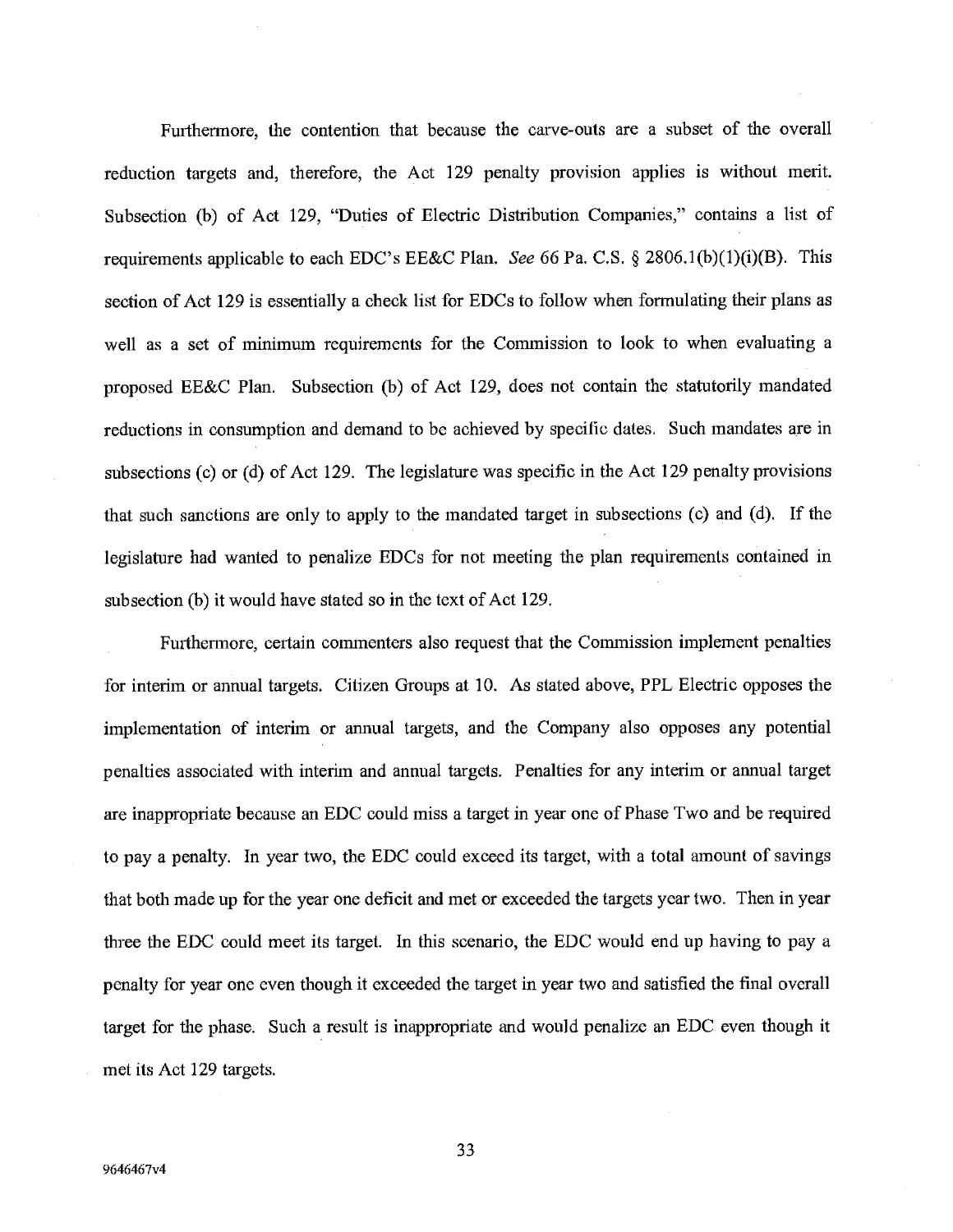#### **J. ON-BILL FINANCING SHOULD NOT BE REQUIRED**

In the Tentative Implementation Order, the Commission concluded that it did not have enough information to prescribe the implementation of on-bill financing of EE&C measures in Phase Two and recommended that a working group be convened to explore on-bill financing. Tentative Implementation Order at 22. In its comments filed on June *25,* 2012, PPL Electric agreed with the Commission's determination for the reasons expressed in PPL Electric's comments filed on April 17<sup>th</sup> in these docket. Many of the commenters also supported the Commission's conclusion not to prescribe on-bill financing in Phase Two. See, e.g., FirstEnergy Companies at 13; Duquesne Light at 7; PECO at 14. Other commenters support on-bill financing in some form. See, e.g., the Coalition for Low Income Groups at 1; NHT/PHFA at 7. While PPL Electric does not believe that on-bill financing is practical or appropriate for the reasons stated previously in these docket, it looks forward to discussing these and other related issues in any working group that is convened.

PPL Electric believes that financing should be provided by companies that have financing as their core business and which are versed in consumer financing and lending laws and regulations. Companies and institutions that presently offer financing have the infrastructure and expertise to provide these services to customers, and are better able to assess customer credit and manage these risks. PPL Electric does not believe it is appropriate for EDCs to "compete" with these entities. Furthermore, it is not appropriate to use ratepayer funds to cover the cost of onbill financing or for an EDC to take on credit risk when a traditional lending institution would not offer financing. In addition, EDC on-bill financing would require EDCs to incur additional costs to implement and manage on-bill financing, especially given the complex credit, accounting, and regulatory (utility and financial) issues involved. Even if a non-utility entity provides the financing to a customer, it is not appropriate for PPL Electric to be the "billing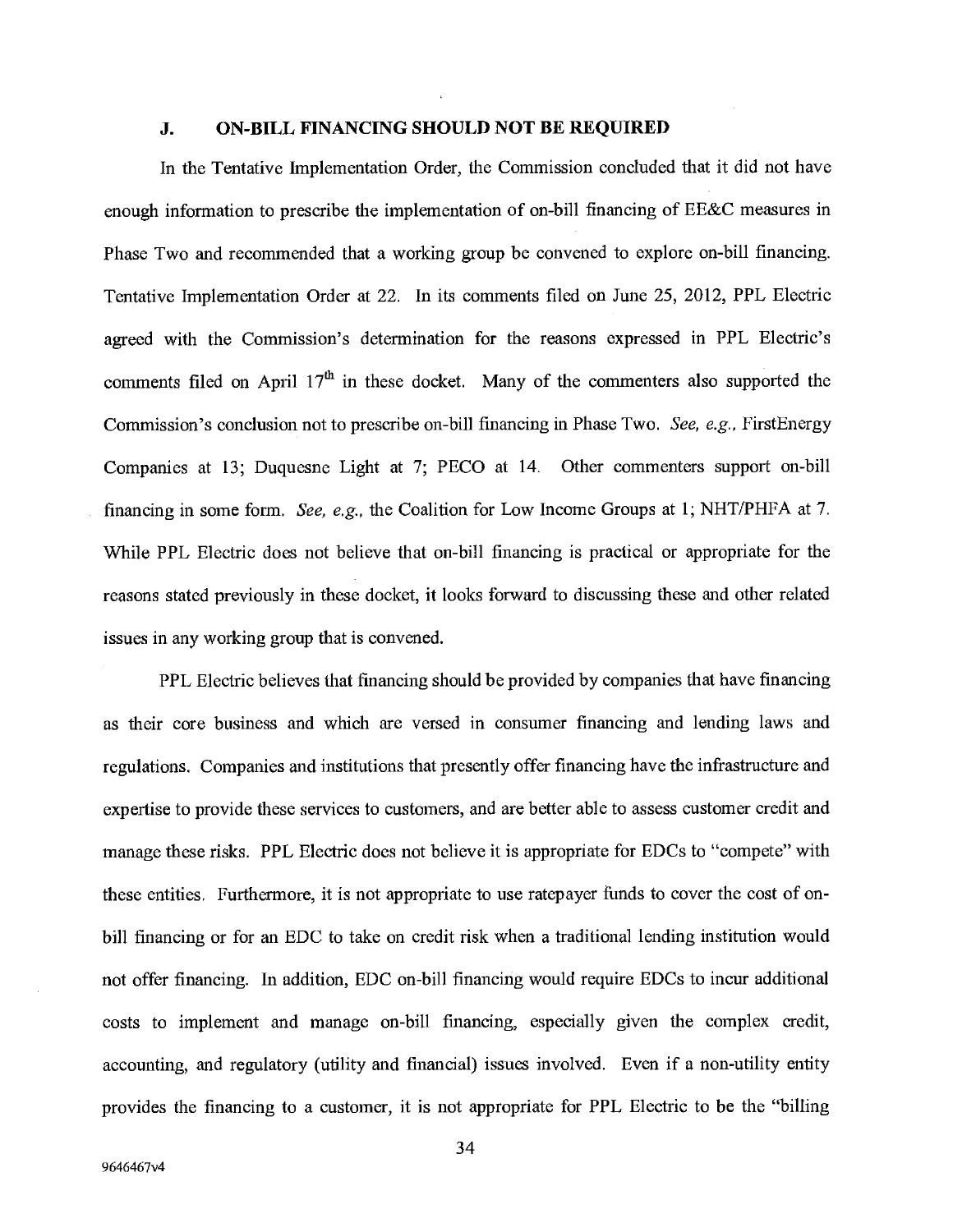agent" by including the loan payment on the customer's electric bill because that subjects the EDC to some credit risk in the event that the customer does not fully pay the bill or is no longer a PPL Electric customer.

Further, EDCs' EE&C Programs were designed to achieve participation levels (and reduction targets) by minimizing both cost and complexity for customers. However, requiring EDC on-bill financing would increase both the cost and the complexity of EDC EE&C Programs. EDC on-bill financing would alter the existing structure by requiring EDCs to become tenders and to undertake all the responsibilities and risks associated with this new role. Moreover, under some default scenarios, PPL Electric's customers could be required to bear the costs and risks associated with EDC on-bill financing.

A potential problem with on-bill financing programs is that such programs are designed as a tariff, that is, the program "attaches to the meter" and does not "move" if the original participant in the program moves. Finally, EDC provided on-bill financing may lead to customer confusion as to the impact on the customer's electric service if there is a default on an EDC provided financing instrument. For example, customers may have the perception that nonpayment of the on-bill loan would result in a termination of service.

It has also been suggested that EDCs serve solely as the collection channel for customer repayment of energy efficiency loans made through a third party whose core competency is consumer loans. In this model the EDCs do not bear the financing risk, but do bear the burden of administration, distribution of funds, and there is the perception that the EDC is the collection agency. In addition, while financing is important in some energy efficiency projects, PPL Electric would incur costs for any mode of on-bill financing without an incremental energy savings.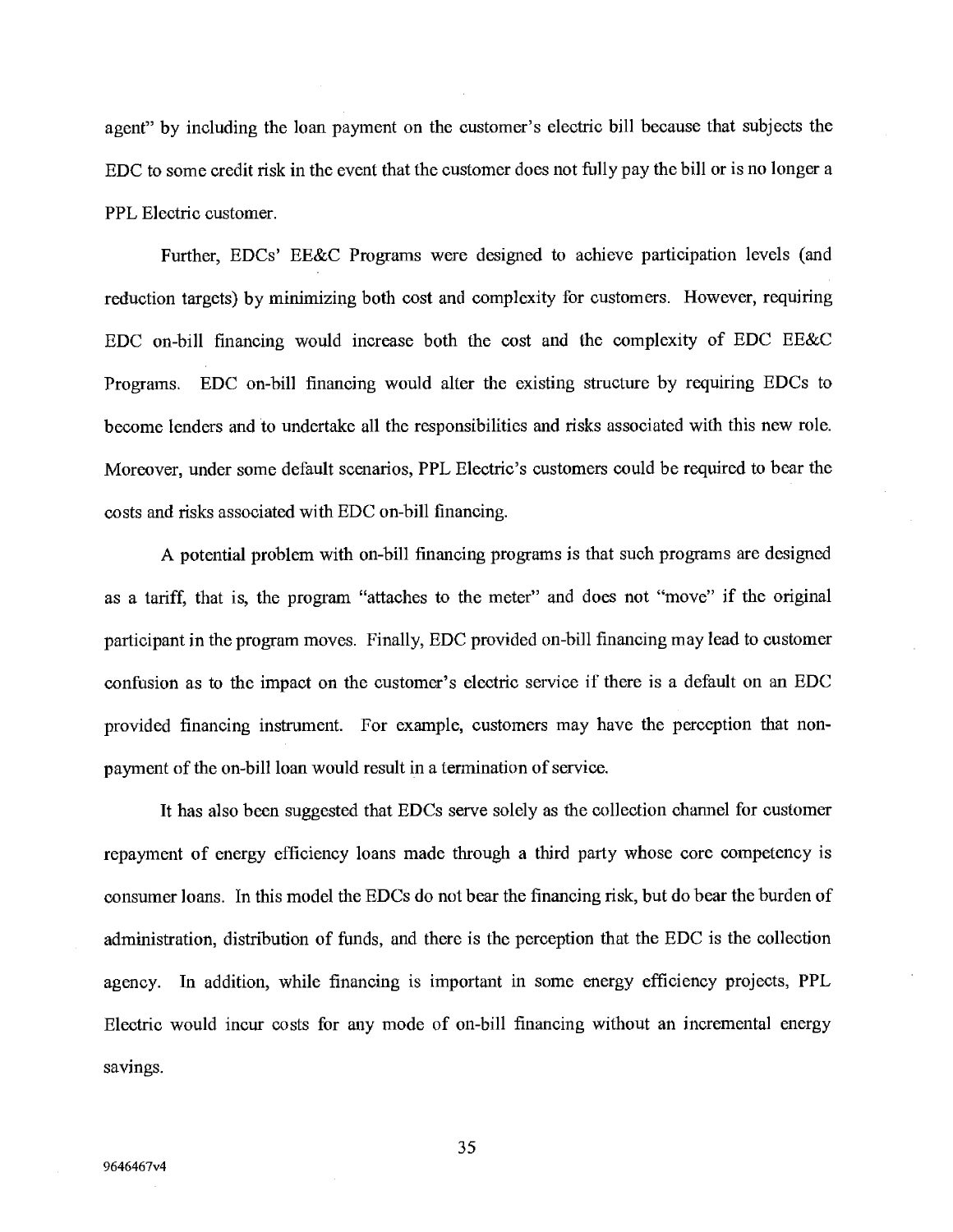For the reasons noted above, and previously stated in these docket, the Commission should not implement on-bill financing in Phase Two. Moreover, in the event that the Commission believes that such programs are appropriate for future EE&C Phases, EDCs should not be required to include on-bill financing in their EE&C Plans, as these programs should be voluntary. PPL Electric anticipates discussing these and other issues in the proposed working group.

### **K. EDCS SHOULD NOT BE REQUIRED TO BID EFFICIENCY SAVINGS INTO PJM**

Through its Tentative Implementation Order, the Commission attempted to clarify its position relative to the bidding of qualifying energy efficiency resources into the PJM capacity market auctions. Specifically, the Commission proposed that EDCs should, when prudent and to the extent that the EDC has the appropriate rights, bid qualifying energy efficiency resources into the PJM capacity market auctions. *Id.* In addition, the Commission proposed that any revenue received by EDCs that bid energy efficiency resources into the PJM capacity market should be allocated to the customer class that provided the savings. Tentative Implementation Order at *65.* 

In its initial comments, PPL Electric requested clarification that the Commission was not requiring EDCs to bid into the PJM capacity. PPL Electric at 40. If the Commission intended to require EDCs to participate in the PJM capacity market, the Company stated that, due to the level of complexity associated with bidding into the PJM capacity market auctions, the costs of undertaking such bids and the potential risks for failing deliver, PPL Electric did not support EDCs being required to bid energy efficiency resources into the PJM capacity auctions. PPL Electric at 41. A number of other parties either opposed permitting EDCs to bid energy efficiency resources into the PJM capacity market or requested that EDCs not be required to do *so. See e.g.,* Duquesne Light at 12; and EMC at 1. Citizen Power indicated its support for the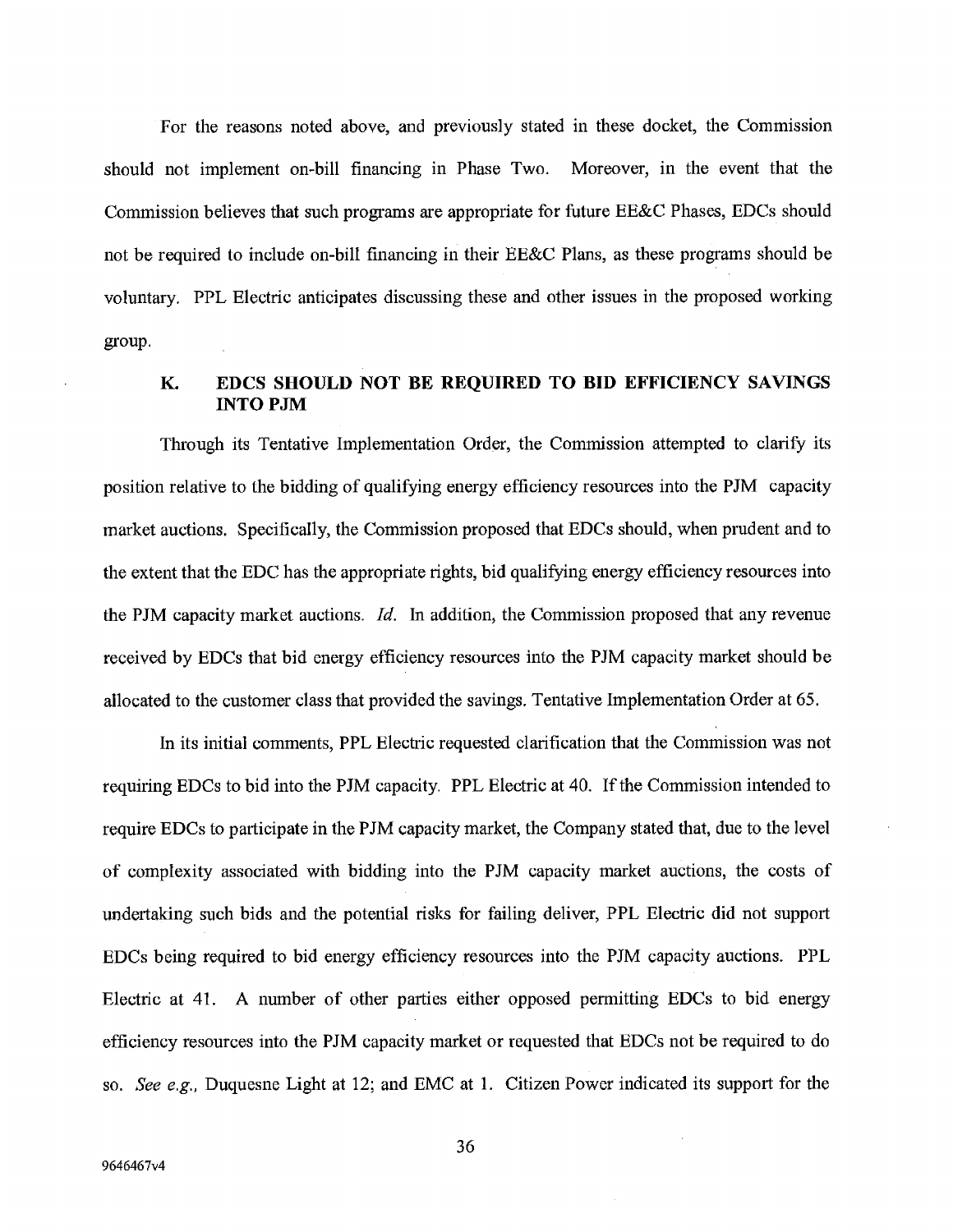Commission's proposal that energy efficiency resources be bid into the PJM capacity markets when prudent. Citizen Power at 1-2. Further, Citizen Power asked that the Commission convene a working group to investigate the mechanism to maximize the amount of EE&C Program resources eligible to participate in the PJM capacity market. *Id.* at 2. KEEA advocated that EDCs bid energy efficiency resources into the PJM capacity markets and that the revenues not be returned to ratepayers, but instead that the funds be reallocated to EDC energy efficiency programs. KEEA at 6-7. In addition, the FirstEnergy Companies asked that the Commission provide guidelines or parameters for when EDC's bid into the PJM capacity market. FirstEnergy Companies at 20-21.

PPL Electric maintains its position that EDCs should not be required to bid energy efficiency resources into the PJM capacity market for the following reasons: (1) the PJM capacity market is a three-year forward market and by the time the Commission approves the EDCs' Phase Two EE&C Plans, the applicable PJM forward capacity market will be June 1, 2016 through May 31, 2017 which is outside of the Phase Two period; (2) the benefits of bidding the resources into the PJM capacity market do not justify incurring the costs associated with assessing whether such bids are "prudent" and to manage the process of making such bids; and (3) the bids that clear the PJM market are a firm obligation with penalties for failure to deliver and may subject the EDC to penalties assessed by PJM due to an EDC for failure to deliver. In addition, for the reasons set forth above, PPL Electric does not see the need to convene a working group on this issue.